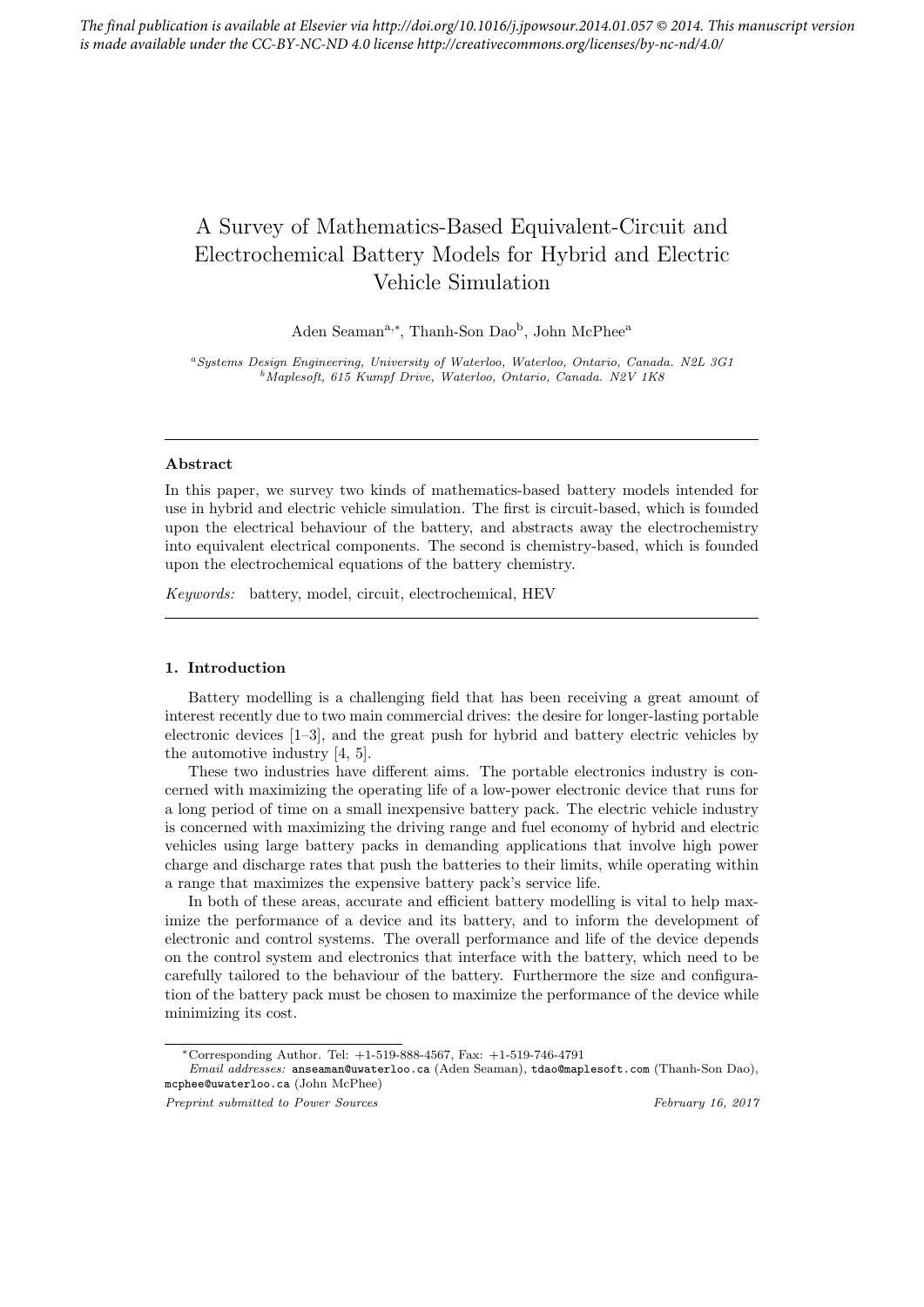In this paper we focus on the field of battery modelling for automotive electric vehicle simulation, with an aim to help engineers and scientists become familiar with the field of battery modelling and the different models and techniques that are commonly used. Because the field of battery modelling is so extensive, we limit ourselves to considering only the most common battery chemistries and modelling techniques.

We also limit ourselves to acausal, physics-based battery models. This means our batteries use voltage, current, and temperature as the physical quantities of interest, and that they can be written as a system of continuous-time equations. This is in contrast to causal, signal-based battery models that typically use discrete-time equations in an iterative solution, and power as the main physical quantity of interest.

The most commonly used batteries in electric vehicles today are the Nickel-Metal-Hydride (NiMH) and Lithium-Ion (Li-ion) chemistries [6]. In the past, Lead-Acid batteries (PbA) were used, but these are falling out of favour to the higher energy and power densities of the Ni-MH and Li-ion chemistries. However many of the techniques developed for modelling these PbA batteries are applicable to more modern chemistries. In the future, Li-ion is a very promising chemistry that is light weight and has high energy and power densities; however more research needs to be done to drive down the cost of these batteries and to increase their safety [6] and performance, particularly at relatively high and low temperatures.

In Section 2 we survey battery models as they apply to various battery modelling tasks. Section 3 focuses on equivalent circuit models in particular, and surveys different modelling techniques and considerations. Section 4 surveys electrochemical battery modelling, and Section 5 briefly compares an equivalent circuit and electrochemical battery under pulse discharge, shows the results of a sensitivity analysis of the two battery models, and finally shows the results of an electric vehicle simulation. The paper is finished off by the conclusions, acknowledgements, references, and appendices.

# 2. Battery Modelling

The two most common techniques we encountered for modelling batteries in automotive applications are equivalent electric circuit and electrochemical modelling. Some models [7–9] combine elements of both chemistry and circuit-based modelling techniques.

Equivalent circuit modelling techniques abstract away the electrochemical nature of the battery and represent it solely as electrical components [1]. Sometimes these contain non-linear components like diodes that strive to better approximate the electrochemical nature of the battery. The structure of the model depends on the type of experimental method used to determine the parameters of the model – which is usually either electrochemical impedance spectroscopy or measuring pulse discharge behaviour – as well as the desired fidelity and goals of the modelling effort.

Electrochemical modelling techniques are all based on the highly non-linear equations that describe the electrochemical physics of the battery, and employ many different approximations to simplify the equations and the solutions thereof, depending on the level of fidelity one requires and the goals of modelling the battery.

Generally, the simpler the model, the faster it will simulate, but the lower its fidelity. This is an important trade-off that one must consider when choosing a battery model to suit one's application, particularly if real-time simulation is a requirement.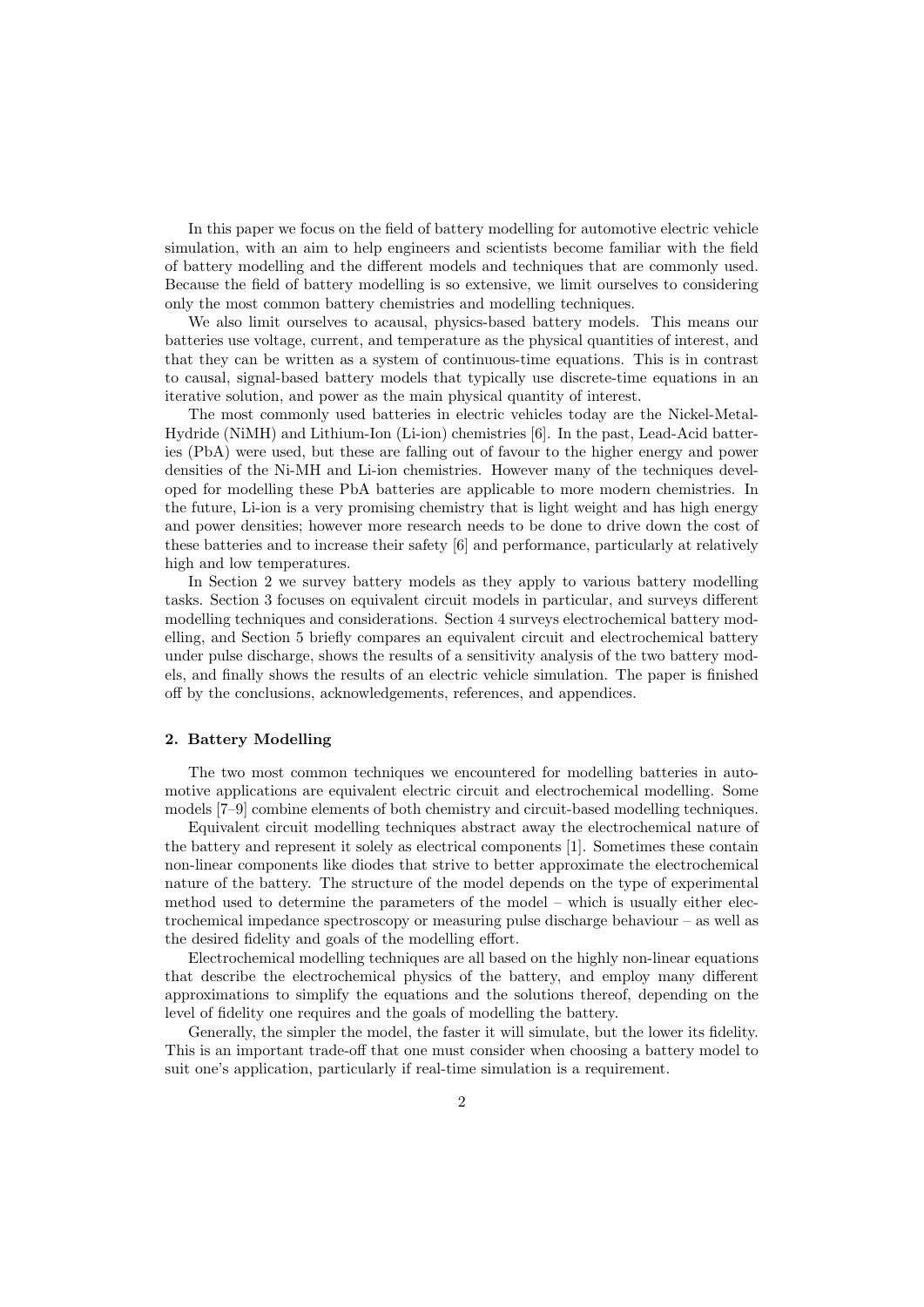Although a comprehensive comparison of different models would be challenging due to the wide variety of phenomena different models are good at capturing, comparing similar models is possible. Zhang and Chow [10] do a computational complexity versus modelling error analysis for a Thévenin resistor-capacitor network circuit model, varying the number of RC pairs. Increasing the number of RC pairs decreases the error and increases the computation time, and this paper shows how these quantities scale as a function of RC pair number.

For real-time control system applications, where high fidelity models are often not required, simple circuit based models are employed [11–14]. However for applications requiring higher fidelity such as vehicle performance, drive cycle simulations, battery ageing, and other computation-intensive simulations, a higher fidelity circuit-based or chemistry-based model can be used to increase the accuracy of the results. Thus, the choice of the right battery model to use depends on the fidelity one requires for one's application.

For on-line state of charge (SOC) estimation, battery models are usually fairly simple, as they are fused with an actual battery using a technique like an Extended Kalman Filter (EKF) [15–17], a fuzzy-logic system [18, 19], a least-squares regression model [20], or a sliding-mode observer model [21]. What is usually required in these applications is that the model be simple enough to run on an embedded controller while being accurate enough to model the battery's internal variables of interest, primarily the SOC [22].

For control system development, battery models can again be fairly simple. Being able to run in real-time and on embedded computers is an important requirement for control systems, so the battery models can not be too computationally expensive. The majority of these models are circuit-based, comprising either a simple resistor, or a Thévenin resistor-capacitor network  $[11-14]$ .

When doing fuel economy and vehicle performance simulations using drive cycles, more accurate models are desired to fine-tune the performance of the vehicle and power management controller to see how they perform over a long period of time with successive charge and discharge cycles. Since these calculations are usually executed offline on workstations, the stringent requirements of real-time computation are absent, and one can afford to use a more computationally expensive model such as the Li-ion models of [8, 10, 23–32], the NiMH models of [7, 9, 23, 33], or the lead-acid models of [23, 34, 35]. A good comparison of circuit-based models for Li-ion batteries is presented by Hu et al. in [36].

If one is analysing the response of the battery to transients, a model that is based on these measurements and takes the dynamic battery response into account is desired. The Thévenin models of  $[13, 23, 24, 26, 33]$  and the electrochemical impedance spectroscopy (EIS) models of [7, 8, 22, 37–39] are good examples of these. For high frequency switching, a greater number of resistor-capacitor (RC) pairs are necessary to better approximate the short time behaviour of the battery [23]. Alternatively one can model the mostly inductive behaviour of a battery in the high-frequency region using resistor-inductor (RL) networks [40].

An important consideration for electric vehicle applications is the battery's dependence on temperature, especially in cold climates. Because the rate of chemical diffusion is slowed by low temperatures, this can have a serious impact on the current-delivering capabilities of the battery. Although high temperatures have the opposite effect, the downside is that the rate of detrimental electrode oxidization is increased, which short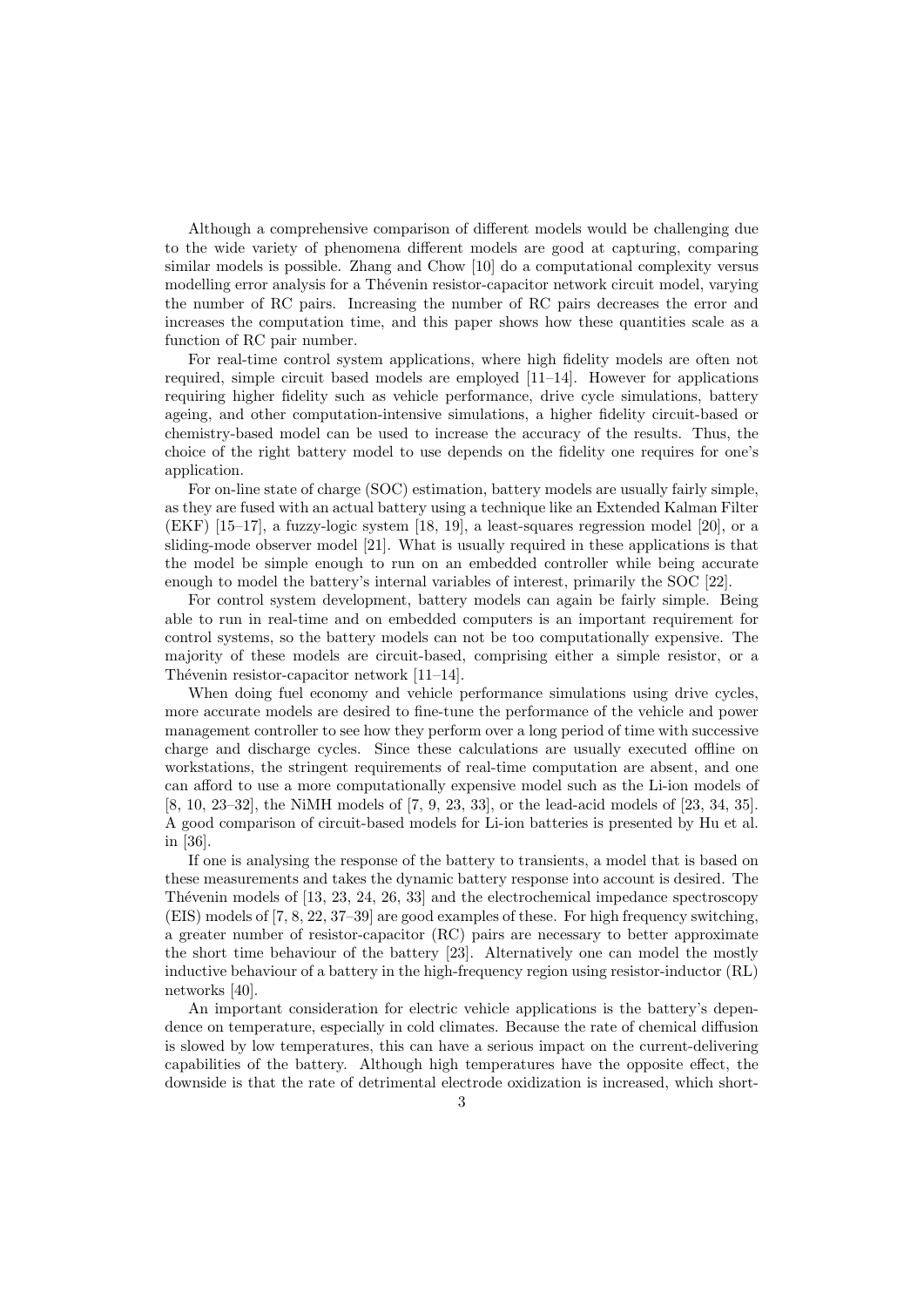ens the service life of the battery [1, 41].

Many battery models do not consider temperature variations. If this is a modelling requirement, then it is necessary to use models like those proposed in [7–9, 25–31, 34] that include the effects of temperature on the dynamic response and state-of-charge behaviour of the battery.

State of health (SOH) is a more difficult quantity to measure. It represents the battery's gradual loss of maximum capacity and increase in internal resistance over a long period of time, which eventually results in the battery needing to be replaced. It is due to gradual chemical effects changing the structure of the battery, mainly electrode oxidization, active material degradation, and electrolyte decomposition [1, 42]. These are hastened by high operating temperature, overcharging, and deep discharging.

Experimentally, SOH is a time-consuming effect to measure, as it changes slowly over hundreds to thousands of battery charge-discharge cycles.

In battery models, the effects of SOH are incorporated or measured in different ways. Bhangu et al. [15] use a circuit model with an EKF to determine SOH by measuring the change in bulk capacitance. Prada et al. [7, 8] use EIS and an electrochemical ageing model to measure degradation. Troltzsch et al. [42] use a multi-frequency EIS approach with battery model parameter identification to match battery ageing with changes in model parameters. Salkind et al. [19] use a fuzzy-logic system to determine SOH in many battery chemistries. Erdinc et al. [28] use a resistance element that depends on the cycle number. A detailed review of using EIS to measure SOH is presented in [43], a small table of SOH measurement methods is presented in [5], and Zhang and Lee review prognostics and health monitoring of Li-ion batteries in [44].

There is no single model that is capable of meeting all the requirements one may have. Thus, it is important to consider one's modelling requirements and select which battery model best matches those requirements.

If one is using an electric circuit model and has a particular battery one wants to model, it is necessary to perform experimental measurements to get data that are then converted into the parameters of the model. The model by Gao et al. [26] can use information from manufacturer's data sheets to help determine its parameters. Alternatively if one has a detailed chemistry model, one could use it to generate the necessary data.

In any case, one must identify the circuit model parameters from battery chargedischarge data. Many people who use Thévenin models identify the circuit parameters using the battery's time response to pulse discharges [24, 27, 31, 33]. By looking at the instantaneous voltage drop, the time constants of the charge depletion and recovery regions, and the current, one is able to identify the resistors, capacitors, and open circuit voltage for a particular SOC. Kim and Qiao [45] apply a least-squares method to this pulse-discharge technique. Hu et al. [46] apply an algebraic simplification to the non-linear battery equations to ease the identification of circuit components from pulse discharge data.

Other people use more complicated techniques that compare the battery model simulation to the actual battery response with an objective function. Hu et al. [36] use multi-swarm particle swarm optimization to match several different battery models to the same experimental data. Hu et al. [29, 30] use a genetic algorithm and 1D and 2D spline interpolation to find the SOC and temperature dependence of circuit model component values for charge and discharge current directions. Troltzsch et al. [42] use a combination of genetic global optimization and Levenberg-Marquardt local optimization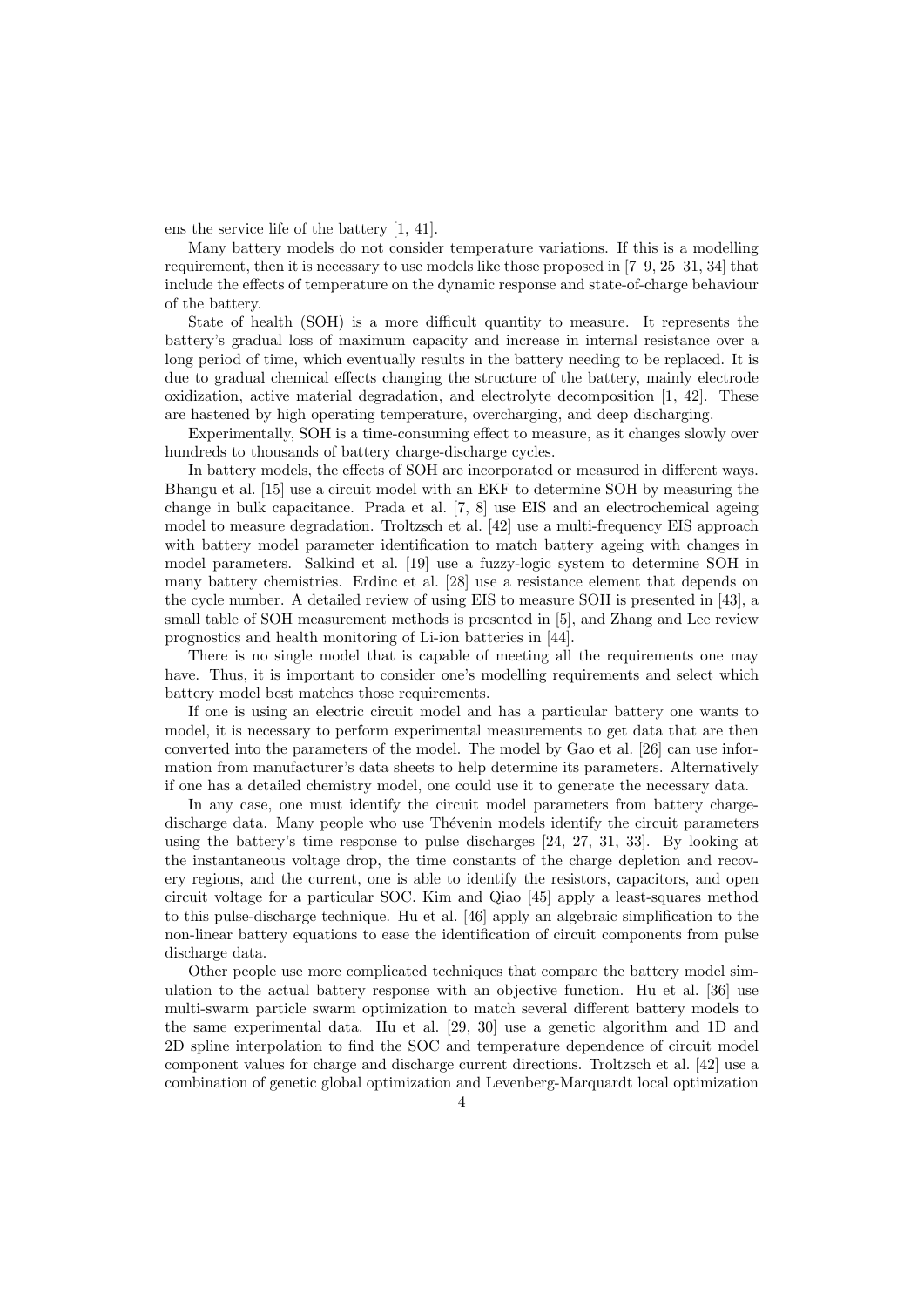to find parameter values for an EIS circuit model.

Unlike the chemistry-based models, the circuit-based models are not able to adapt to changing an arbitrary physical parameter of the battery, for example the molality of the electrolyte or the surface area of the anode, since the circuit model parameters do not correspond directly to these physical entities. Since parameter identification techniques are used to determine the values of circuit model components, it is necessary to obtain experimental or simulated data in order to tailor the circuit model to a particular kind and size of battery. An exception to this is when using batteries that differ only in size, as the currents and capacities can be normalized and scaled between batteries [38]. Battery packs of different sizes, but using identical battery cells, can also be modelled by scaling the current and voltage appropriately.

The following subsections provide more detail on the different techniques in circuit and chemistry-based battery modelling.

# 3. Equivalent Electrical Circuit Models

Circuit-based models attempt to model the electrochemical physics of a battery using only electrical components. These component models can easily be incorporated into the system model of an electric vehicle, and are generally not computationally expensive. Some of them can also be used in circuit-simulation environments such as SPICE [35, 47, 48].

The simplest circuit model is the resistance model, shown in Figure C.1, with terminal equations described by Equation 1. This uses an open circuit voltage  $V_{\rm oc}$  based on the battery's state of charge (SOC) and a resistor R to model the equivalent series resistance of the battery [35]. A load  $Z_L$  is connected across the battery terminals with voltage  $V(t)$ and current  $I(t)$  measured at the load. To keep track of the SOC, current integration (also called Coulomb-counting) is used.

$$
V(t) = V_{oc} - RI(t)
$$
\n<sup>(1)</sup>

Current integration, described by Equation 2, is the simplest way of keeping track of a battery's SOC, which ranges from 0 (empty) to 1 (full).  $C<sub>N</sub>$  is the battery's rated charge storage capacity and  $I(t)$  is the battery current. The current consumed by loss reactions can also be accounted for by subtracting it from the battery current.

$$
SOC = SOC(t_0) + \frac{1}{C_N} \int_{t_0}^{t} I(\tau) d\tau
$$
\n(2)

For simulations, Coulomb-counting is acceptable, but in practice it suffers from drift. Thus, in the field it is only accurate for short durations, or when the battery is frequently recharged to a known SOC. A comprehensive overview of a variety of SOC determination techniques can be found in [44, 49, 50].

The first step in increasing the fidelity of the simple resistor model is to make the resistor and open-circuit voltage dependent on SOC and temperature [25, 51], or by incorporating non-linear components such as diodes to change the battery parameters under charge and discharge conditions [11, 16, 35].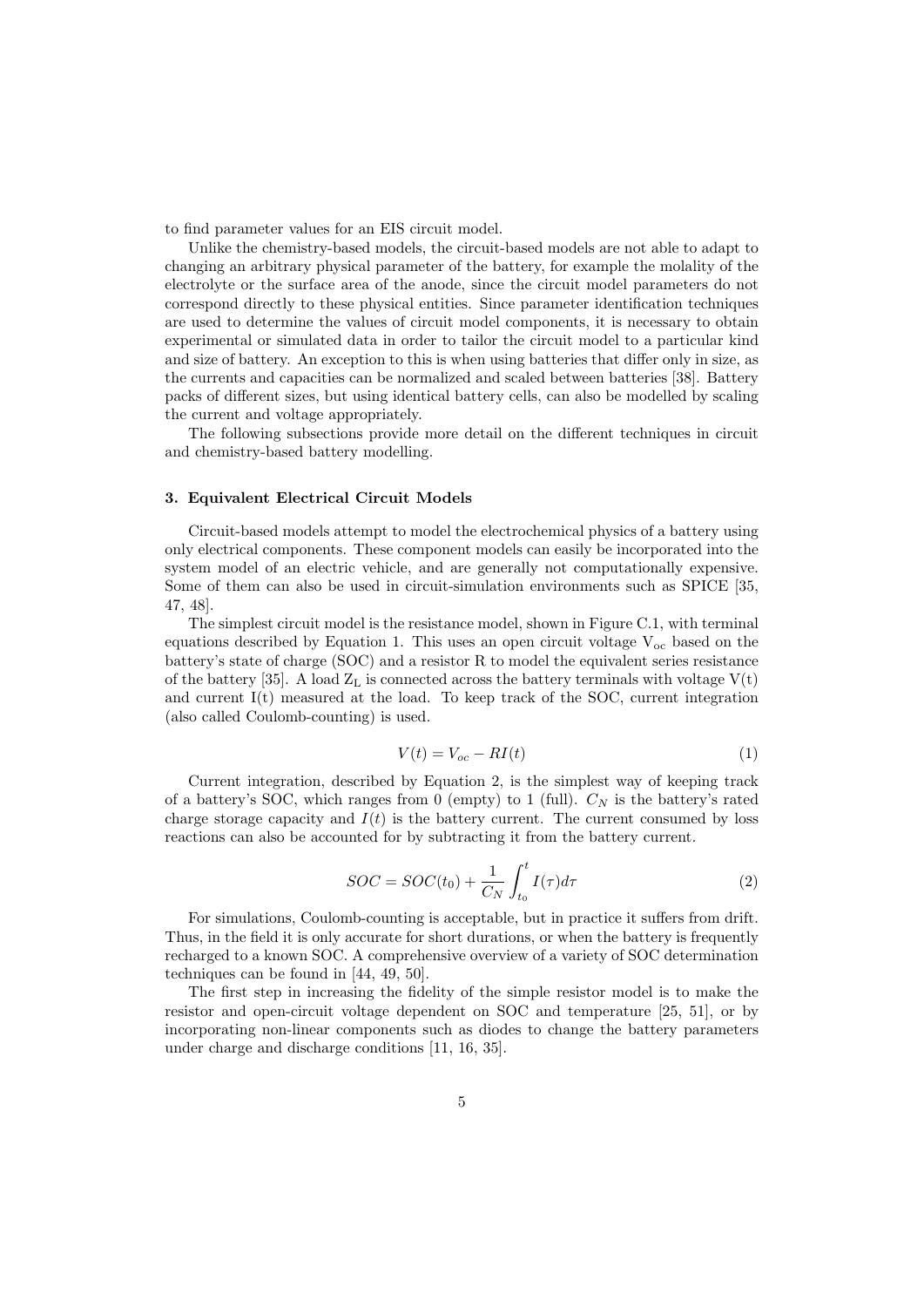Further increases in fidelity can be achieved by incorporating more circuit components into the model, such as a network of resistors and capacitors to model timedependent effects. These higher-fidelity models can be divided into two main groups: Thévenin models and impedance models. The Thévenin models usually comprise a series of resistor-capacitor pairs, and have their model parameters identified by using pulse charge/discharge techniques. The impedance models usually incorporate a constantphase Warburg element and have their model parameters identified using EIS.

#### 3.1. Thévenin Models

As mentioned above, Thévenin models generally consist of a network of a series of parallel resistor-capacitor pairs. These models can capture the time-dependent effects of charge depletion and recovery.

Charge depletion is an effect seen when one first begins to discharge a battery [52]. Due to an initially high concentration of chemical products near the cathode and anode the initial battery voltage drop is subdued and gradually decreases as chemical products are consumed. Charge recovery is the opposite effect, where the battery seems to recharge itself after discharging has stopped, due to chemical products diffusing from within the body of the battery to the anode and cathode. These behaviours can be seen when pulse discharging a battery, as illustrated in Figure C.2, and a simple explanation for this is given in [1].

A simple model that can capture these effects is shown in Figure C.3, incorporating one or more parallel resistor-capacitor networks in series. Here  $R_s$  is the series resistance that models the instantaneous change in voltage with respect to current, and the  $R_iC_i$ parallel pairs, where  $i \in \{1, ..., N\}$ , model the exponentially decaying time-dependent variation of voltage with respect to current. The circuit component values can be found using pulse discharge analysis [24, 27, 31, 33, 45, 46], or parameter identification techniques [29, 30, 36]. Variations on this parallel-RC model are the most common circuit models encountered by the authors.

The fidelity of these Thévenin models can be improved by making the battery component values depend on various internal states of the battery. The most basic improvement is to incorporate a dependence on the battery's SOC [10, 23, 24, 27–32, 35, 45, 46].

A further improvement is to take into consideration the effects of temperature on the battery's response by making the model component values a function of temperature. There does not seem to be a consensus on the best way to do this, and each group takes a slightly different approach.

Gao et al. [26] introduce correction factors to the battery capacity and open circuit voltage of the battery that can be calculated from measurements or manufacturers' data sheets. Erdinc et al. [28] use the same voltage correction technique and also models capacity fade with cycle number and battery age considering storage temperature. Verbrugge and Conell [9] have the open circuit voltage, resistors, and self-discharge depend on temperature. The model of Baronti et al. [27] has the resistors depend on temperature, and the model by Lam et al. [31] has the resistors, capacitors, and usable capacity depend on temperature. Hu et al. [30] use 2D splines to make the components depend on both SOC and temperature, and Ceraolo [34] has the circuit components, battery capacity, and open circuit voltages depend on temperature. Some papers [9, 26, 34] consider the battery's thermal generation and heat transfer aspects, while others [27, 28, 30, 31] consider temperature to be an external variable.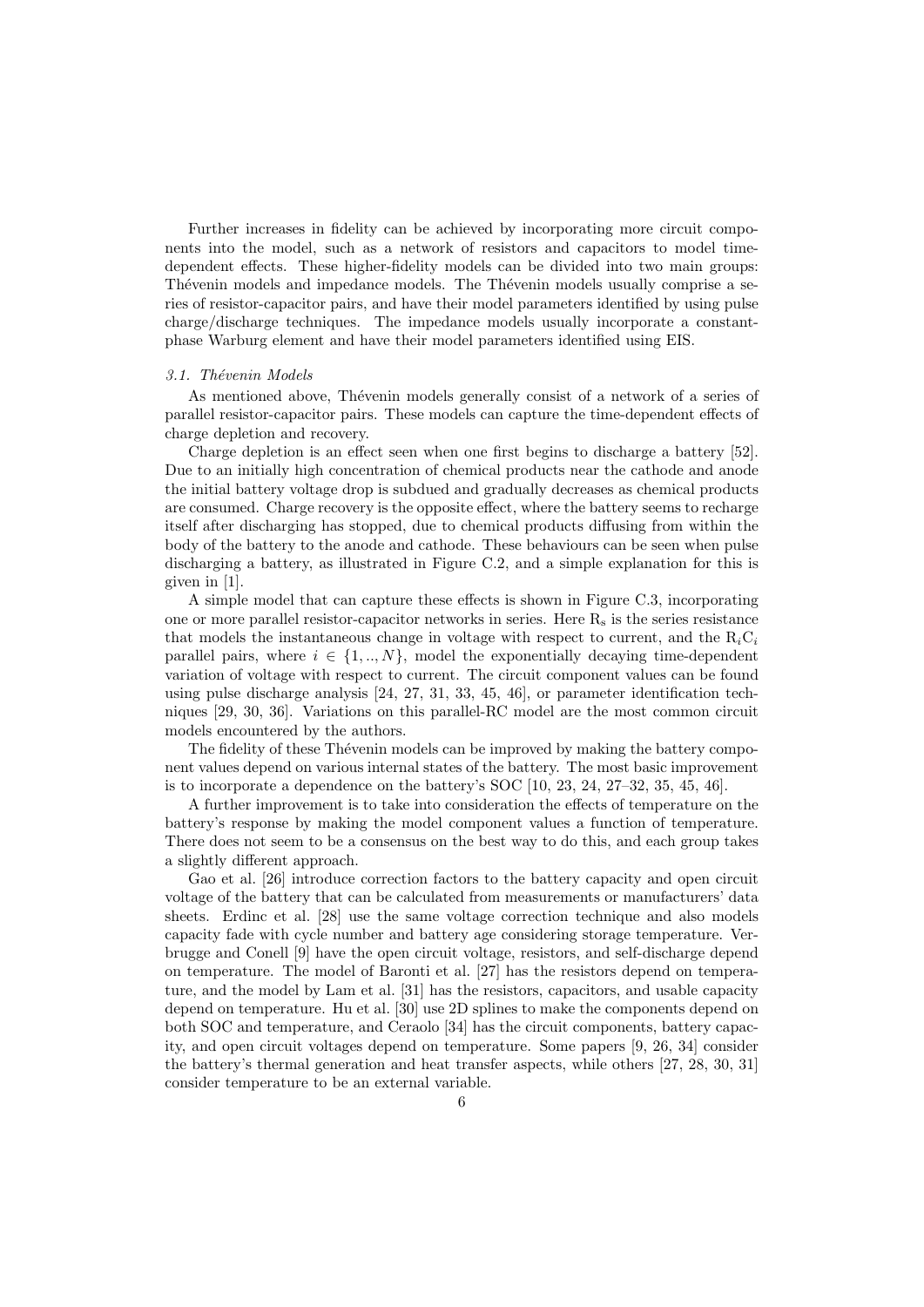A rarely discussed modelling feature is the fact that the battery's model parameters change depending on whether the battery is being charged or discharged. Aside from the diodes used in the simple circuit models [11, 16, 35] mentioned at the beginning of the section, very few papers take into consideration the effects of current direction. Hu et al. [29, 30] use two completely different sets of battery parameters for the charging and discharging behaviour, requiring the computer simulation to determine which set should be used.

Some models incorporate a capacitor to account for the charge storage capacity of the battery. Since the voltage across a capacitor is the first time integral of the current flowing through it, this can immediately be mapped onto the state of charge. However the open circuit voltage of the battery is not a linear function of the state of charge, so the charge storage capacitor's voltage must be mapped non-linearly onto the open circuit voltage [23, 24, 27, 28, 31, 32, 44].

By putting a resistor in parallel with the charge storage capacitor, the battery's self-discharge can be modelled. However since the time scale of self-discharge is much greater than that of the dynamic effects that are usually of interest, and battery powered vehicles are frequently recharged, the effect of self-discharge can usually be neglected in automotive applications [24, 31].

A circuit diagram of such a model can be seen in Figure C.4, which is based on the model by Chen and Rincón-Mora [24]. The dashed lines indicate the mathematical relationship between the two separate capacity and time-response circuits. Current flowing in the time-response circuit is made to flow in the capacity circuit, while the values of the resistors and capacitors in the time-response circuit are related non-linearly to the voltage of the capacity circuit, which is proportional to the SOC.

To improve this model, Zhang et al. [32] use a discharge-current-dependent charge storage capacitor to model the "C-rate effect", which causes the capacity of the battery to diminish with increasing discharge current. Kim and Qiao [45] take a different approach for modelling the C-rate effect, and replace the charge storage capacitor with a component based on the Kinetic Battery Model (KiBaM) by Manwell and McGowan [53].

The model by Erdinc et al. [28] models the SOH by taking into consideration the effects of capacity fading and increased series resistance with increasing time and cycle number.

Turning back to general Thévenin circuit models, Hu et al. [36] provide a comparison of different circuit-based Li-ion battery models trained using the same battery data, and discovered that for the LiNMC and  $LiFePO<sub>4</sub>$  batteries they tested, a battery model containing a single RC parallel pair was sufficient to accurately describe the battery behaviour. In the case of the LiFeP $O_4$  battery, adding hysteresis to the model improved the accuracy.

Zhang and Chow [10] performed an investigation into the optimal number of RC parallel pairs that balance the conflicting requirements of high model fidelity and low computational expense, and found that two RC parallel pairs were a good compromise.

Some models are designed to be coupled with an actual battery in order to inform the user about the battery's internal states. For SOC there is the sliding mode observer model by Kim [21], the on-line non-linear regression model of Verbrugge and Tate [20], and the EKF model by Vasebi et al. [17]. For both SOC and SOH there is the non-linear observer model by Bhangu et al. [15].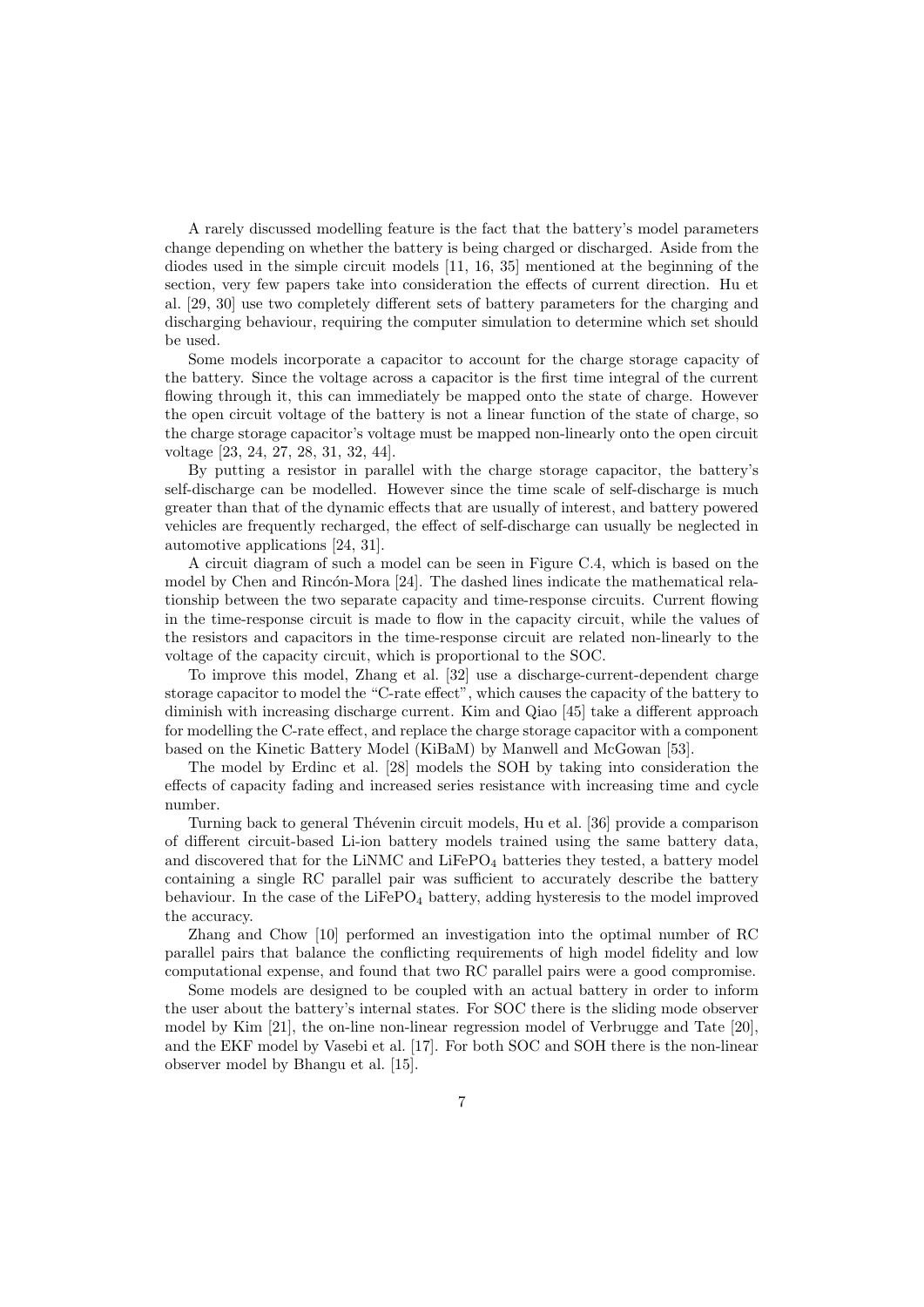#### 3.2. Impedance Models

A special type of circuit-based model is one based on the experimental technique of electrochemical impedance spectroscopy (EIS) [43, 54]. This injects a range of low frequency AC current (up to a few kilohertz) into the battery and measures the battery's voltage response. The magnitude and phase of the response can then be interpreted to give the battery's complex (real and imaginary) impedance as a function of frequency. This method has the limitation that it is a small-signal method that assumes a linear battery model [37] (this fact is actually an asset in the analytical electrochemical models of Sikha and White [55, 56] mentioned at the end of Section 4). These models are not often used as a stand-alone simulation of a battery. They are often used to determine the SOC or SOH of a resting battery, or are used as a system model in a Kalman filter to provide on-line battery state estimation.

A battery half-cell, representing one half of the battery's chemical reaction that occurs at one of the electrodes, can be modelled by a Randles circuit similar to Figure C.5 [39], where L, R<sub>i</sub>, and C model the inductance, internal resistance, and capacitance, respectively. The non-linear resistor R depends on the current flowing through it. The impedance  $Z_w$ , described by Equation 3, refers to a constant-phase Warburg element used to model diffusion, where  $A_w$  is the Warburg coefficient,  $\omega$  is the angular frequency, used to model diffusion, where  $A_w$  is<br>and j is the imaginary number  $\sqrt{-1}$ .

$$
Z_w(\omega) = \frac{A_w}{\sqrt{\omega}} (1 - j)
$$
\n(3)

By measuring the complex impedance of the battery as a function of frequency and looking at the spectrum, one can determine the type of electrical circuit network needed to reproduce its behaviour [54]. By using a reference electrode, one can measure and model the spectra of the positive and negative electrodes separately. This gives the most accurate results, since the parameters of both electrodes cannot be reliably determined by measuring them both together [43]. Different battery chemistries can have considerably different EIS spectra. Shih and Lo [54] provide a technical report with many different EIS circuit models that correspond to a wide range of battery chemistries.

Although circuit models abstract away the electrochemical physics happening in the battery, EIS models stay closer to mapping the physics onto circuit elements. Troltzsch et al. [42] provide a nice explanation of how the battery physics maps onto EIS components, and how these effects show up in the EIS spectra. They also describe a clever method of using multiple excitation frequencies and frequency-domain analysis to speed up the spectroscopy procedure.

The EIS spectra, a depiction of which can be seen in Figure C.6, depend on SOC, current, temperature, and SOH. In some ways this is a disadvantage, as it increases the complexity of the model. Huet [43] discusses some of the issues with the temperature dependence of the spectra in relation to determining SOC and SOH of batteries in the field.

However it can also be an advantage, as these effects can be included in the model. Models like [7, 19, 42] are designed to determine SOC and SOH in conjunction with a real battery under test. Others can be used to simulate a stand-alone battery, including various effects on the model behaviour. References [22, 38, 39] consider SOC only, [7] considers SOC and SOH, while [8] considers SOC, SOH, and temperature.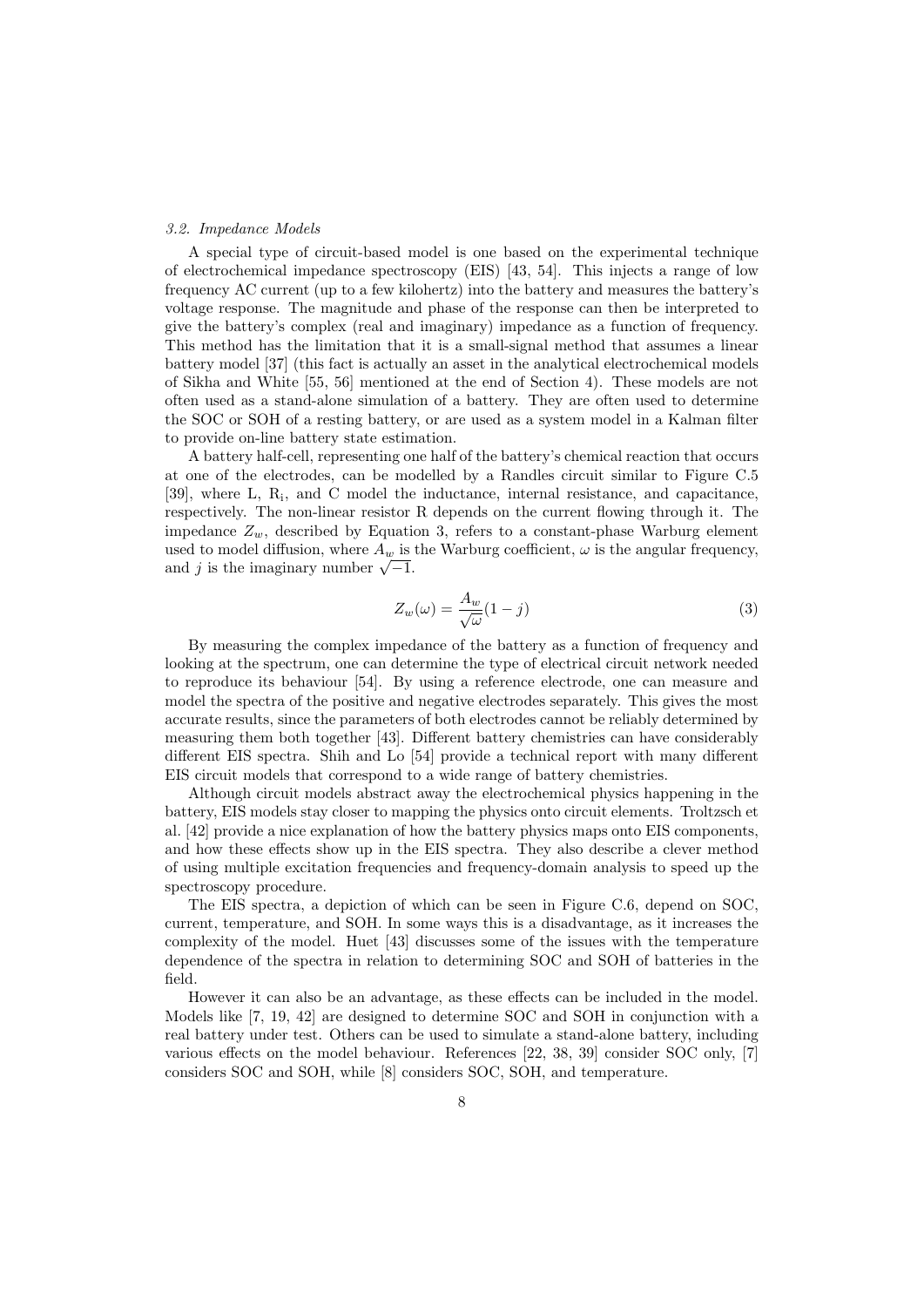Using a complex non-linear least squares fitting algorithm [57] seems to be the usual way of determining the circuit model parameters from EIS spectra. Troltzsch et al. [42] use a combination of a genetic global optimization and Levenberg-Marquardt local optimization to find model parameters.

Another challenge is that the behaviour of the Warburg element is defined in the frequency domain, and must be converted to a series of resistor-capacitor pairs in order to be simulated in the time domain [22, 38]. Increasing the number of pairs increases the model fidelity, but also the amount of computation time required.

#### 4. Electrochemical Models

Unlike equivalent circuit modelling approaches, electrochemical models explicitly represent the chemical processes that take place in the battery. These models describe the battery processes in great detail, making them the most accurate of battery models. However, the highly detailed description results in considerable computational complexity, and it may take hours to simulate a charge-discharge cycle of a detailed battery model if no model reduction approach is used to treat the battery equations.

There are several approaches to developing electrochemical battery models. One of the most popular approaches is a lumped parameter model where the battery is described by a small set of differential algebraic equations (DAEs) that represent the time-dependent electrochemical phenomena between the electrodes, while assuming a uniform spatial distribution of chemical products. This approach constitutes the majority of the early physics-based battery models, mostly for describing simple lead-acid and non-rechargeable batteries [58, 59]. This approach is based on Nernst's theory and the Butler-Volmer equation. For example, the equation for the open-circuit potential that relates the electrical potential  $\Phi(t)$  of an electrode to the electrical charge or molality  $m(t)$  for a galvanic cell can be described using Nernst's equation [58] as:

$$
\Phi(t) = \Phi^0 - \frac{RT}{nF} \ln \left( \prod_k (m_k(t)\gamma_k)^{\nu_k} \right)
$$
\n(4)

in which the k subscript represents the  $k^{\text{th}}$  reactant, m is the molality,  $\gamma$  is the activity coefficient, n is the number of electrons,  $\nu$  is the stoichiometric coefficient, and  $\Phi^0$  is the electromotive force at standard conditions. Please see Appendix B for the nomenclature used in these chemistry equations.

The Butler-Volmer equation describes the relationship between battery current density  $J(t)$  and over-potential  $\eta(t)$  (alternatively called polarization) by

$$
J(t) = J_0 \left[ \exp\left(\frac{\alpha F}{RT} \eta(t)\right) - \exp\left(\frac{(1-\alpha)F}{RT} \eta(t)\right) \right]
$$
 (5)

where  $\alpha$  is called the charge transfer coefficient and  $J_0$  is the exchange current density.

These two equations constitute most of the early primary and secondary battery models, mostly for lead-acid batteries [58] and some NiMH cells [60, 61]. An advantage of the lumped models is that the equations are fairly simple and easy to integrate, resulting in a fast and accurate model suitable for automotive applications and control design purposes. As an example, the full NiMH battery model developed by Wu et al.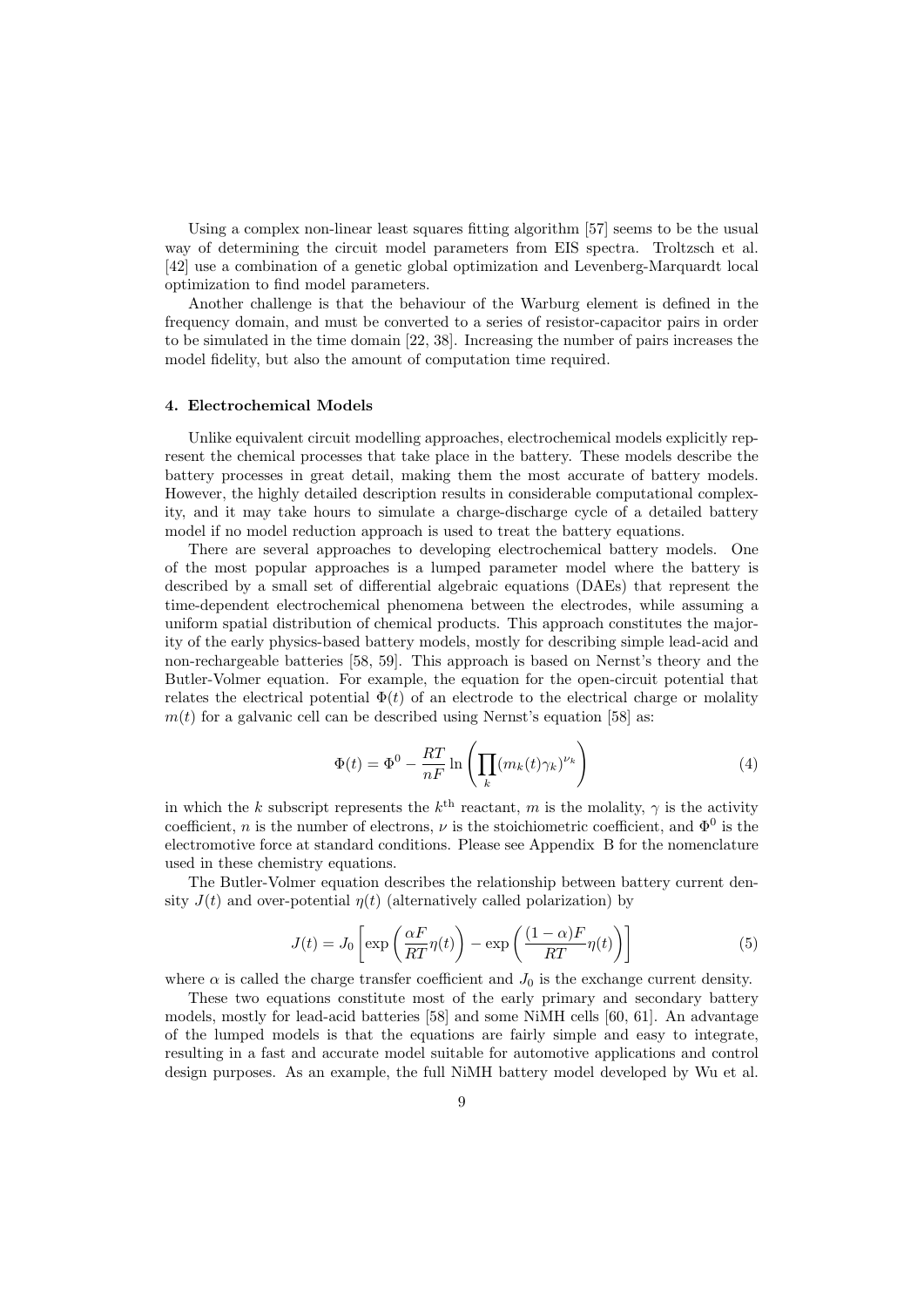[60] simulates in milliseconds using today's computers. When reorganized using a linear graph theory formulation that results in a more optimized and compact set of equations, the simulation time reduces a further 30% [61].

The main drawback of the lumped parameter approach is that the simple DAEs are insufficient to describe the complex electrochemical processes in most modern batteries produced using today's advanced technology, such as Li-ion cells. Rapid advances in battery research, resulting in new electrode materials and battery designs, requires better models that can describe more complex electrochemical and physical processes in greater detail. For example, one needs to model the spatial distribution of Li+ ions and the electrical potential between the two electrodes to have an insight into the temperature distribution in a Li-ion cell or an HEV battery pack. This is where the lumped models fall short and a distributed model is needed to meet such requirements. Newman et al. [62–65] pioneered the development of porous electrode theory to describe models for Li-ion cells. This method has become the foundation and standard for most physicsbased battery modelling techniques today and, in many cases, is used for generating battery testing data for model validations. This model describes a battery in great detail and considers all the major electrochemical processes including mass transport and diffusion, ion distribution, side reactions, temperature effects, and battery ageing. Most of the current rigorous battery models are derived from the porous electrode and concentrated solution theories that describe charge, discharge, and species transport in the solid and electrolyte phases across a simplified one-dimensional spatial cell structure. This 1D model considers dynamics along only one axis (the horizontal x-axis shown in Figure C.7) and neglects the dynamics along the remaining two axes (y-axis and z-axis) [62, 63, 66–70]. This approximation is applicable to most cell structures as the length scale of a typical Li-ion cell along the x-axis is on the order of 100  $\mu$ m, whereas the length scale for the remaining two axes is on the order of  $100,000 \mu m$  or more [71].

In contrast to lumped-parameter modelling, the porous electrode theory uses partial differential equations (PDEs) to describe the electrochemical processes. In general, these PDEs are derived based on Fick's law of diffusion for the active material concentration, Ohm's law for electrical potential distributions, and the Nernst and Butler-Volmer equations. Specifically, the PDEs that describes the changes in lithium concentration in solid and liquid phases due to the gradient changes in the diffusive flow of Li+ ions are given by:

$$
\frac{\partial c_{s,k}(x,r,t)}{\partial t} = \frac{D_{s,k}}{r^2} \frac{\partial}{\partial r} \left( r^2 \frac{\partial c_{s,k}(x,r,t)}{\partial r} \right)
$$
(6)

and

$$
\epsilon_k \frac{\partial c_{\mathrm{e},k}(x,t)}{\partial t} = \frac{\partial}{\partial x} \left( D_{\mathrm{eff},k} \frac{\partial c_{\mathrm{e},k}(x,t)}{\partial x} \right) + a_k (1 - t_+) J_k(x,t) \tag{7}
$$

where  $k = p$  for the positive electrode and  $k = n$  for the negative electrode.

Charge conservation in the solid phase of each electrode can be described by Ohm's law

$$
\sigma_{\text{eff},k} \frac{\partial^2 \Phi_{\text{s},k}(x,t)}{\partial x^2} = a_k F J_k(x,t)
$$
\n(8)

with boundary conditions at the current collectors being proportional to the applied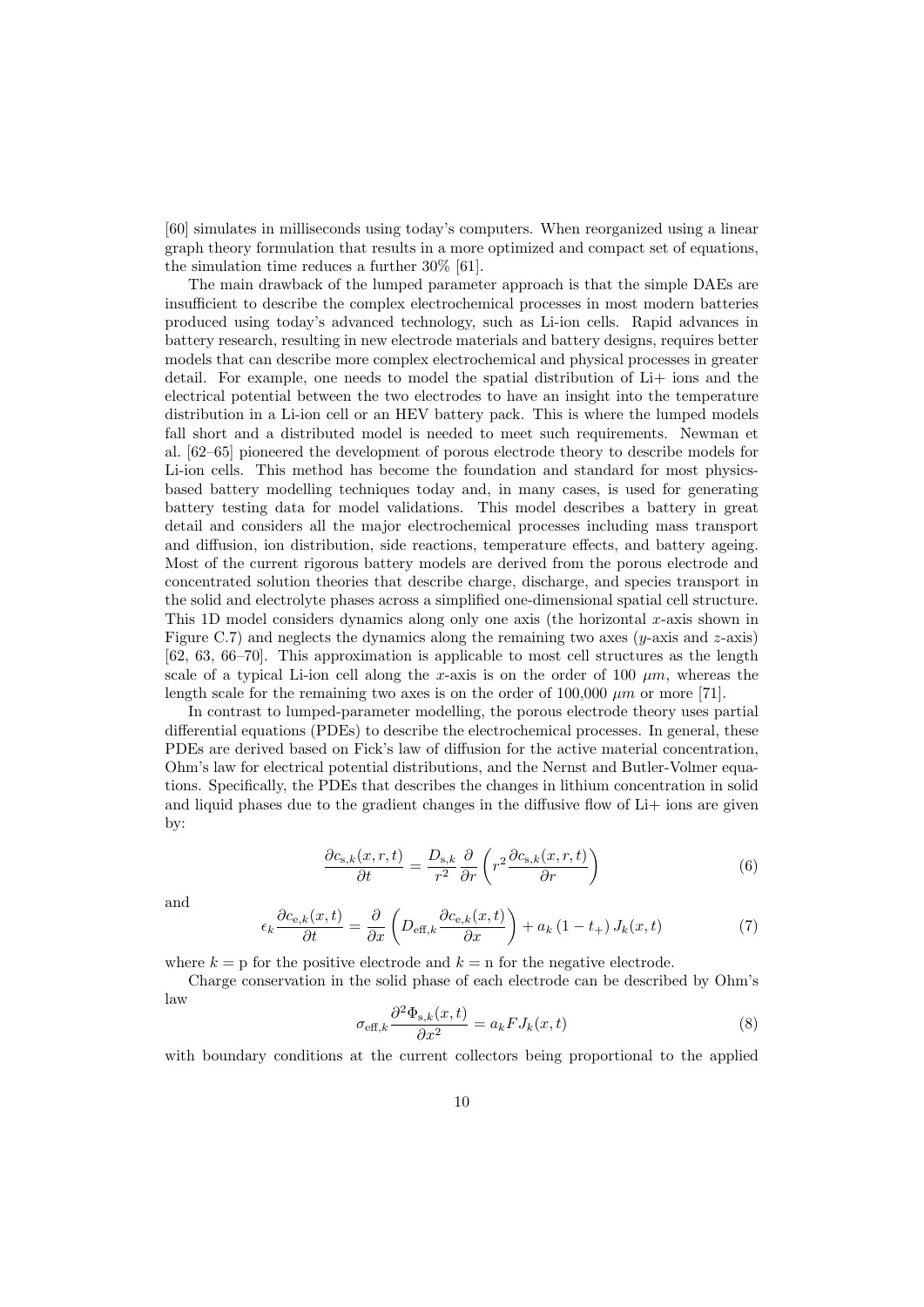current density

$$
-\sigma_{\text{eff,p}} \frac{\partial \Phi_{\text{s,p}}}{\partial x} \bigg|_{x=0} = -\sigma_{\text{eff,n}} \frac{\partial \Phi_{\text{s,n}}}{\partial x} \bigg|_{x=L} = I \tag{9}
$$

$$
-\sigma_{\text{eff,p}} \frac{\partial \Phi_{\text{s,p}}}{\partial x}\bigg|_{x=L_{\text{p}}} = -\sigma_{\text{eff,n}} \frac{\partial \Phi_{\text{s,n}}}{\partial x}\bigg|_{x=L_{\text{p}}+L_{\text{s}}} = 0 \tag{10}
$$

where the current density I is related to the applied current  $i$  and the surface area A of the electrode as  $I = i/A$ .

The effective electronic conductivity can be expressed in terms of the porosity of the electrode as

$$
\sigma_{\text{eff},k} = \sigma_k \left( 1 - \epsilon_k - \epsilon_{\text{f},k} \right) \tag{11}
$$

Combining Kirchhoff's law with Ohm's law in the electrolyte phase yields

$$
-\sigma_{\text{eff},k}\frac{\partial \Phi_{\text{s},k}(x,t)}{\partial x} - \kappa_{\text{eff},k}\frac{\partial \Phi_{\text{e},k}(x,t)}{\partial x} + \frac{2\kappa_{\text{eff},k}(x,t)RT}{F}(1-t_+)\frac{\partial \ln c_{\text{e},k}}{\partial x} = I \tag{12}
$$

The Butler-Volmer equation describing the relationship between the current density, concentrations, and over-potential is given by [68]

$$
J_k(x,t) = K_k (c_{s,k,\max} - c_{s,k,\text{surf}})^{0.5} (c_{s,k,\text{surf}})^{0.5} c_{e,k}^{0.5}(x,t)
$$

$$
\times \left[ \exp \left( \frac{0.5F}{RT} \mu_{s,k}(x,t) \right) - \exp \left( - \frac{0.5F}{RT} \mu_{s,k}(x,t) \right) \right]
$$
(13)

These partial differential algebraic equations (PDAEs) are defined separately for each of the positive electrode, separator, and negative electrode regions and are coupled with each other by the continuity in the boundary conditions. In total, there are 14 non-linear PDAEs with 14 unknowns.

The traditional methods for solving battery PDEs were mainly based on finite difference technique, which approximates continuous quantities as being constant within discrete evenly-spaced intervals along the x axis, and approximates the derivatives based on a Taylor series expansion. As an example, the second derivative of the  $Li<sup>+</sup>$  concentration in liquid phase can be approximated as

$$
\frac{\partial^2 c_{e,k}(x,t)}{\partial x^2} = \frac{c_{i+1}(t) - 2c_i(t) + c_{i-1}(t)}{h^2}
$$
\n(14)

where segments along the  $x$  axis are indexed with  $i$ , and  $h$  is the length of a segment. When this is substituted into Equation (7) it results in

$$
\epsilon_k \frac{\partial c_{e,k}(x,t)}{\partial t} = D_{\text{eff},k} \frac{c_{i+1}(t) - 2c_i(t) + c_{i-1}(t)}{h^2} + a_k (1 - t_+) J_i(t) \tag{15}
$$

The boundary conditions can be approximated using forward and backward difference forms as

$$
\left. \frac{\partial c_{\mathbf{e},k}(x,t)}{\partial x} \right|_{x=0} = \frac{c_{i+1}(t) - c_i(t)}{h} \tag{16}
$$

$$
\left. \frac{\partial c_{\mathbf{e},k}(x,t)}{\partial x} \right|_{\substack{x=L_{\mathbf{p}} \\ 11}} = \frac{c_i(t)}{c_{i-1}(t)} \tag{17}
$$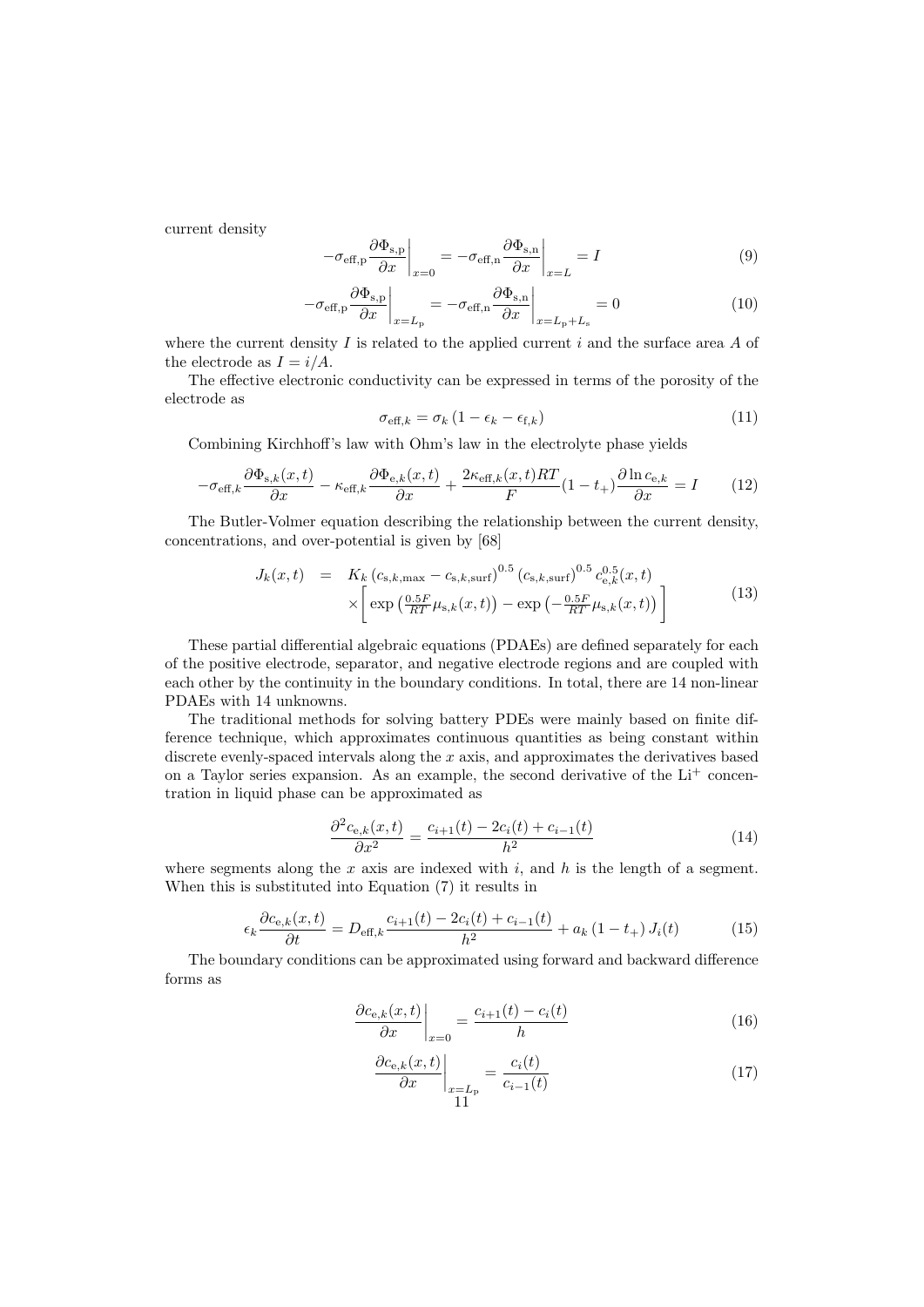The end result is a set of  $N$  linear differential equations, with  $N$  being the number of discretization segments. The finite difference method is simple, yet to obtain good accuracy  $N$  must be quite large due to the loss of precision when non-linear equations are linearly approximated. This makes solving the whole battery system in real-time difficult using the finite difference method. During the last few years, many model reduction methods have been developed around this porous-electrode theory to make the battery models suitable for real-time applications. These approaches can be classified into two different groups: (1) trying to reduce the order of the model while preserving the fidelity of the system, and (2) trying to neglect some the model properties with a loss of information.

The first group consists of mathematical techniques to better handle the model PDEs or to convert the PDEs into a simpler form that can be integrated faster using numerical solvers. Some of the most well-known methods are based on temporal-spatial separation techniques, including collocation method and Galerkin's method. The idea behind these methods is similar and is based on finding the approximate numerical solution to a nonlinear PDE using a set of orthogonal basis functions which turns the PDE into coupled set of ODEs. The real utility of these methods comes from their application to nonlinear PDEs. Take the liquid phase concentration PDE in Equation (7) as an example, the Galerkin idea is to start off with the spatial decomposition and allow time-varying coefficients:

$$
\phi(x,t) = \sum_{j=1}^{N} \eta_j(t)\alpha_j(x) \tag{18}
$$

where N is the number of node points,  $\alpha_i(x)$  are the orthogonal basis functions that have been carefully chosen to satisfy the boundary condition of (7), and  $\eta_i$  are the unknown functions of time to be solved for. Chebychev polynomials or sine functions are good candidates for the basis function. Let's assume that  $\alpha_j(x) = \cos(\frac{j\pi}{L}x)$ . Inserting this approximate solution into the full PDE in (7) gives

$$
R_c(x,t) = \epsilon_k \sum_{j=1}^{N} \alpha_j(x) \frac{d\eta_j(t)}{dt} - D_{\text{eff},k} \sum_{j=1}^{N} \frac{d^2 \alpha_j(x)}{dt^2} \eta_j(t) + a_k (1 - t_+) J \approx 0 \tag{19}
$$

This function is known as the residual. In Galerkin's method, we replace the condition that the residual should be approximately zero by the condition that the residual should be orthogonal to the set of basis functions. That is, for  $j = 0, ..., N$  we multiply the residual by the basis function  $\cos\left(\frac{j\pi}{L}x\right)$  and integrate it over x, then set the result to zero. In the collocation method, we choose a finite set of points where the exact solutions must be matched. These points are called collocation points and at these points, the residual becomes zero. The collocation and Galerkin's techniques both result in a set of ODEs which, when solved, give the approximate numerical solution of the time-varying unknowns. These unknowns can be substituted into the approximate solution in (18) to obtain the order-reduced form of the PDE.

The techniques outlined above have been used in the works of Subramanian et al. in [72–75]. As one of the pioneers in battery modelling, Subramanian et al. developed a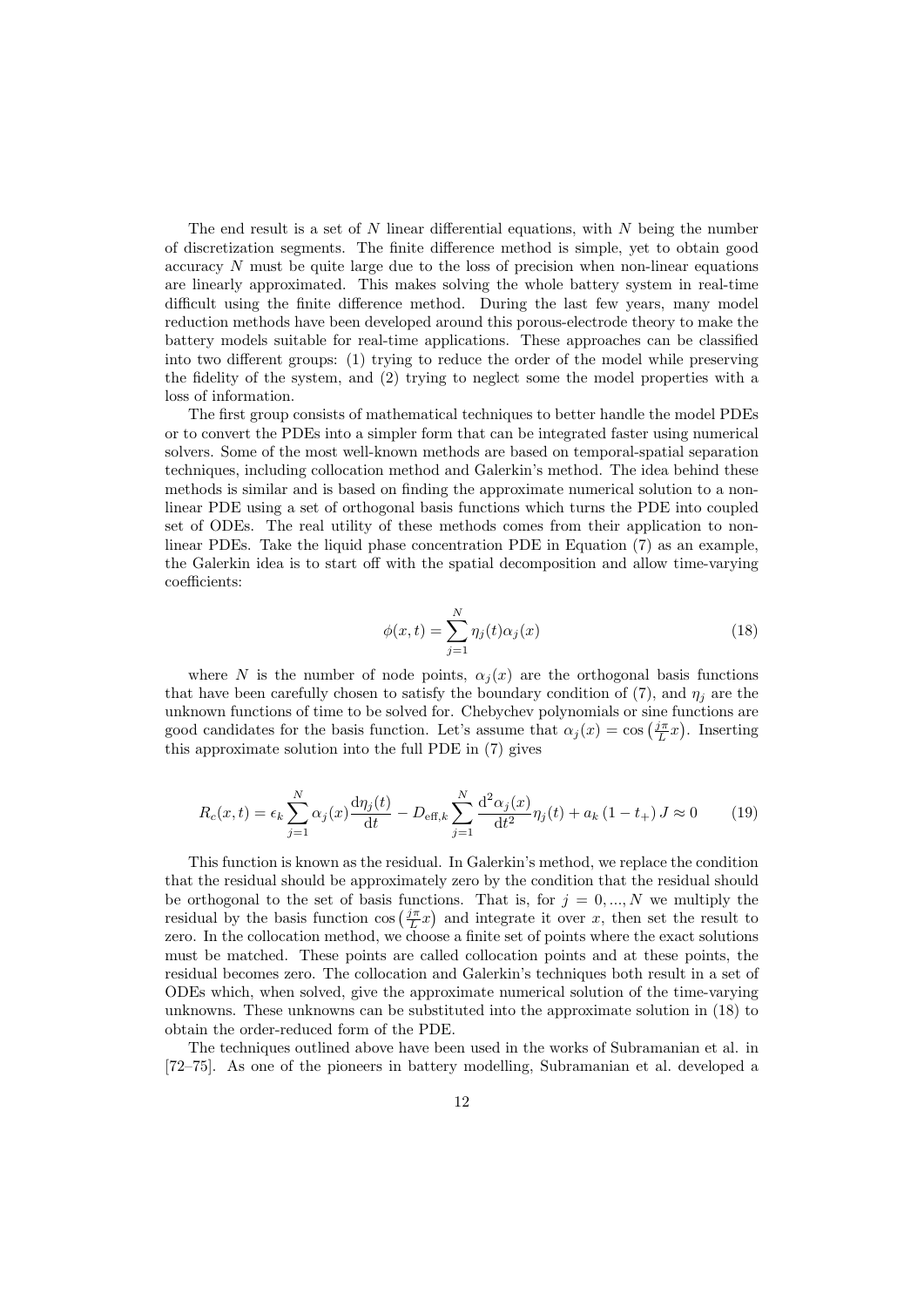wide range of methods for battery model reduction and a real-time simulation model using a combination of perturbation techniques and heuristic simplifications [72–74]. They reported that the wall time for their real-time simulation model for a single process was around 100 ms to simulate a complete charge-discharge cycle. To derive the lower-order model using this method, one needs to carry out preprocessing and have a priori knowledge of the behaviour of the system under different conditions, which makes their method less flexible than desired. In recent research, Ramadesigan et al. expanded Subramanian's collocation method to simulate the electrochemical-thermal behaviours of a battery pack in real-time [75] and used Subramanian's reformulated model for estimation of battery capacity fade (decrease in SOH) [76].

Other methods, including the Chebyshev polynomial method [77, 78], the residue grouping method  $[79, 80]$ , proper orthogonal decomposition method  $[81]$ , and Padé approximation [82] have also been used to derive reduced-order models for Li-ion batteries. In the methods using Chebyshev polynomials, the state variables are approximated by linear combinations of several Chebyshev polynomials, and then an approximate model is projected onto a subspace formed by these orthogonal Chebyshev polynomials to form a reduced-order model, which can then be solved for the unknown coefficients in the truncated expressions. With the residue grouping method, Smith et al. were able to reduce computational time by roughly 20 times compared to the full-order model [79]. Smith et al. [83] also developed a control-oriented one-dimensional (1D) electrochemical model by using the method of residue grouping. Their transfer functions are represented by a truncated series of grouped residues with similar eigenvalues. Cai and White [81] proposed an approach based on proper orthogonal decomposition for tackling the problem by using two steps of approximation: PDE discretization, and truncation of the number of orthogonal modes. Cai and White showed that the order-reduced model simulated seven times faster than the full-order model for a similar level of accuracy. Some of the most recent efforts for model reduction in this category include the work of Dao et al. [84], who applied Galerkin's method with sinusoidal shape functions that has resulted in a fast model suitable for real-time vehicle applications. Dao et al. also applied the simplified battery models to a number of high-fidelity EV and HEV systems [85] which simulated several orders of magnitude faster than real-time.

Most recently, Guo and White [86] and Hu et al. [87] applied model reduction techniques to reformulate Li-ion equations as a state-space model for system identification. Their models can be applied for both spherical and non-spherical particles using a transfer function calculation based on step response and complex exponential methods. Guo and White [86] showed that the approximate solution can provide accuracy and timeefficiency in simulation. They also indicated that the approximate solution simulates faster at high current rates and shows better long-time accuracy than the short-time solution.

The methods outlined above result in fast models with little loss of information and are, therefore, very suitable for applications that require high model fidelity. However, not all applications require high fidelity over a wide range of battery operating conditions. For example, many applications only need model accuracy with low-to-medium charge/discharge currents. In this case, techniques such as the electrode averaging method [88] or volume-averaging technique [89] can be used to produce a fast chemistrybased model. Speltino et al. also made several simplifications such as neglecting solid concentration distribution and assuming constant electrolyte concentration. As a result,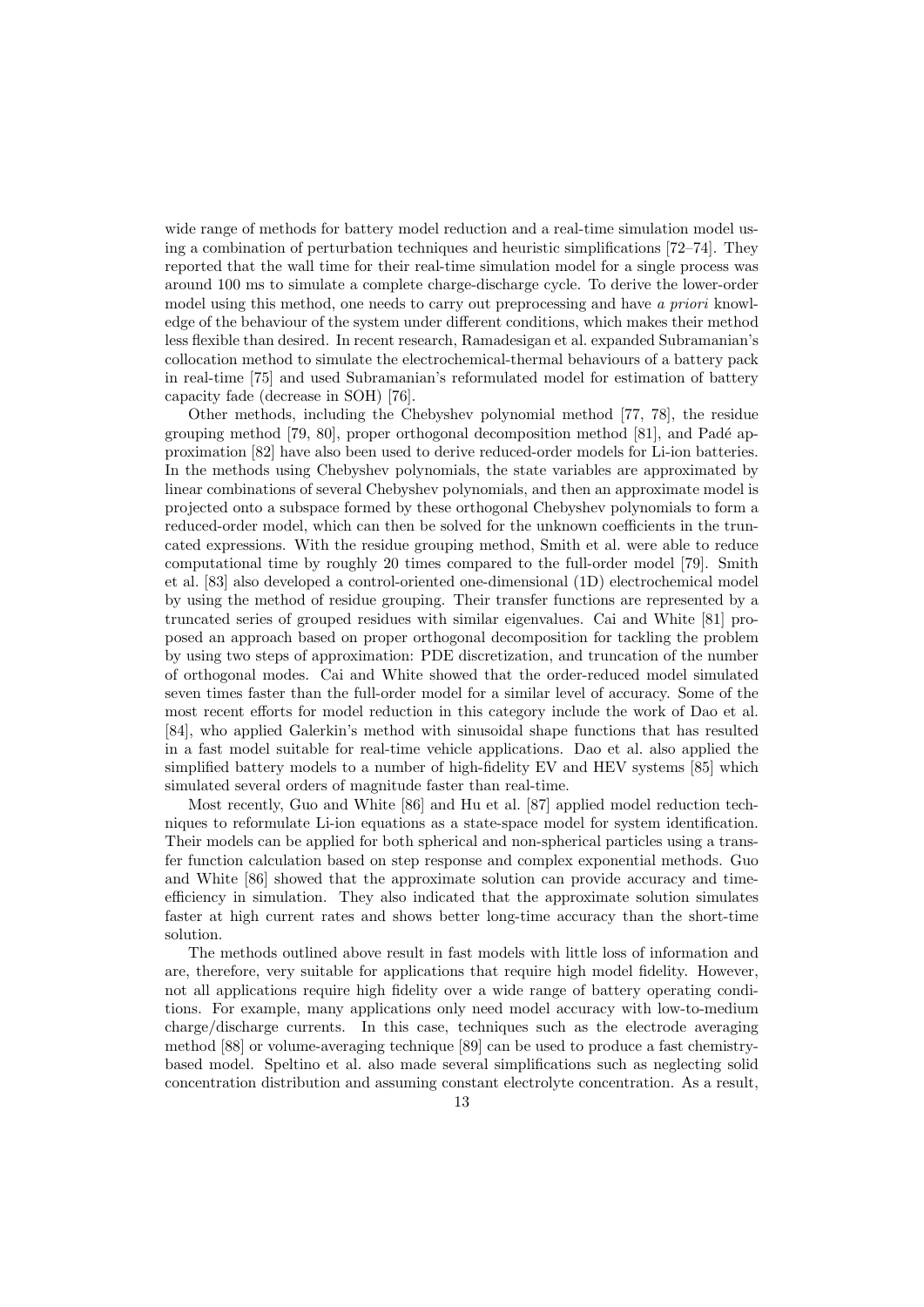their model simulated quickly, but with a heavy loss of information [88, 90].

An interesting application of porous electrode theory to EIS is in the papers of Sikha and White [55, 56] where they develop analytical expressions for the impedance spectrum of a Li-ion cell.

Due to the small signal amplitude used in EIS, they are able to use a small-signal approximation and solve the electrochemical equations in the Laplace domain. With this they get a closed-form analytical expression for the impedance spectrum that sheds light on the contribution of the different physical processes on the resulting spectrum, and allows the spectrum to be calculated under different limiting conditions.

Their model produces results that are very close to numerical simulations, and are an order of magnitude faster. Due to the accuracy of the model, physical parameters of a battery can be estimated using experimental data.

#### 5. Simulation Example

The parameters for both circuit and electrochemical models can be tuned so that the simulations produce very similar results. An equivalent circuit model is usually easier to build, but might be more difficult to expand and incorporate some of the battery physical behaviours. Hence, one has to decide what battery model to use depending on the type of application. As a comparison between the two modelling approaches, the simulation results from both equivalent circuit and electrochemical models are shown in Figure C.8, and compared to experimental data taken from Figure 5 of [24]. The equivalent circuit model, its parameters, and its current discharge curve are the same as those used by Chen and Rincón-Mora in [24], and the electrochemical model's parameters have been tuned to match it. The sizes of the electrodes on the electrochemical model were tuned to ensure that the two models have the same capacity. See Table D.1 for the parameters used in the electrochemical model, and Appendix A for the parameters used in the equivalent circuit model. We were able to make the two curves match up closely with each other with little effort in parameter tuning.

To investigate the sensitivity of the models to parameter uncertainty or variation, a sensitivity analysis was performed on the equivalent circuit and electrochemical models used to generate Figure C.8. Parameters were assigned to the equivalent circuit model equations presented in Appendix A, yielding the following equations:

$$
C_{cap} = P_1
$$
  
\n
$$
V_{oc} = P_2 \exp (P_3 V_{soc}) + P_4 + P_5 V_{soc} + P_6 V_{soc}^2 + P_7 V_{soc}^3
$$
  
\n
$$
R_{series} = P_8 \exp (P_9 V_{soc}) + P_{10}
$$
  
\n
$$
R_{short} = P_{11} \exp (P_{12} V_{soc}) + P_{13}
$$
  
\n
$$
C_{short} = P_{14} \exp (P_{15} V_{soc}) + P_{16}
$$
  
\n
$$
R_{long} = P_{17} \exp (P_{18} V_{soc}) + P_{19}
$$
  
\n
$$
C_{long} = P_{20} \exp (P_{21} V_{soc}) + P_{22}
$$

Parameters were also assigned to the electrochemical model. The non-constant parameters that had non-zero sensitivities were assigned the parameter names appearing in Table D.2.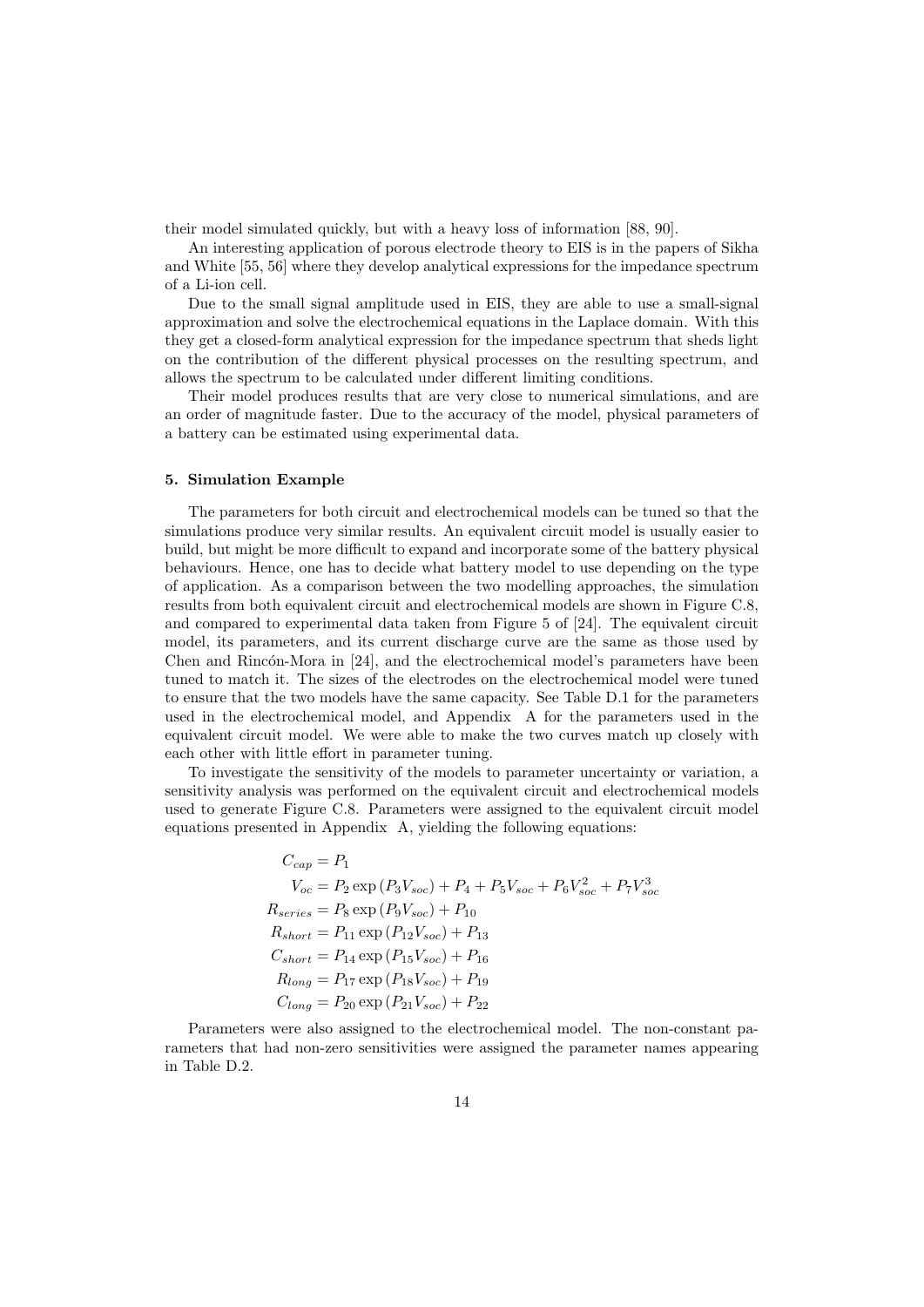The model sensitivities were found using the RMS difference between the simulated voltage,  $V_{\text{sim}}(t)$ , and the experimental voltage,  $V_{\text{exp}}(t)$ , using the following equation:

$$
RMS = \sqrt{\int_0^{t_{\text{end}}} (V_{\text{sim}}(t) - V_{\text{exp}}(t))^2 dt}
$$

and the sensitivity for parameter  $\nu$  is defined as:

$$
\mu_{\nu} = \frac{RMS_p - RMS_0}{RMS_0} \frac{\nu_0}{\nu_p - \nu_0}
$$

where  $\nu_p$  and  $\nu_0$  are the perturbed and nominal parameter values, respectively, and  $RMS_p$  and  $RMS_0$  are RMS values corresponding to the perturbed and nominal  $\nu$  values, respectively. The sensitivity represents the fraction change in the RMS fit of the simulation to the experimental data given a fraction change in one of the parameters of the simulation.

By using  $\nu_p = 1.01\nu_0$  for each of the parameters in the equivalent circuit and electrochemical models, and  $t_{\text{end}} = 20000s$  for the simulation, Figure C.9 was generated, and used the data from Figure 5 of [24] as the experimental data. Parameters that had zero sensitivity were omitted from the figure.

As can be seen from Figure C.9, the parameters of greatest sensitivity for the equivalent circuit model are the total battery capacitance and the parameters expressing the polynomial component of the open circuit voltage, followed by the constant parts in the expressions of the resistor and capacitor components. The parameters in the exponential functions are of much lower sensitivity than the others.

For the electrochemical model the electrode area, thickness, radius of intercalation, volume fraction, and maximum  $Li^+$  ion concentration for the positive and negative electrodes were the most important, with the separator being significantly less sensitive.

In EV/HEV simulations, the Li-ion models simulate quickly, as anticipated. As an example, we simulated an EPA drive cycle with a series HEV model comprising a meanvalue engine, power control unit, complete cooling system, and battery pack, a block diagram of which can be seen in Figure C.10. The battery pack consisted of 70 Li-ion cells which were modelled from the rigorous PDAE, and the results of the simulation are plotted in Figure C.11.

Using a 2.0 GHz PC laptop computer and a Runge-Kutta numeric integrator with 1 ms time step took 12 seconds to simulate in MapleSim<sup>TM</sup>6.0.

The execution time is reduced largely due to the symbolic model reduction techniques performed by MapleSim, which reduces the number of symbolic equations from 874 to 79 with no loss of fidelity.

# 6. Conclusions

Battery modelling is a broad and complicated field, with no single model capable of meeting the requirements for all applications.

Two of the most common techniques, equivalent-circuit modelling and electrochemical modelling, were discussed in detail, and battery models suitable for real-time simulation, control systems, battery state estimation, state of health, thermal effects, and highfidelity modelling were touched upon.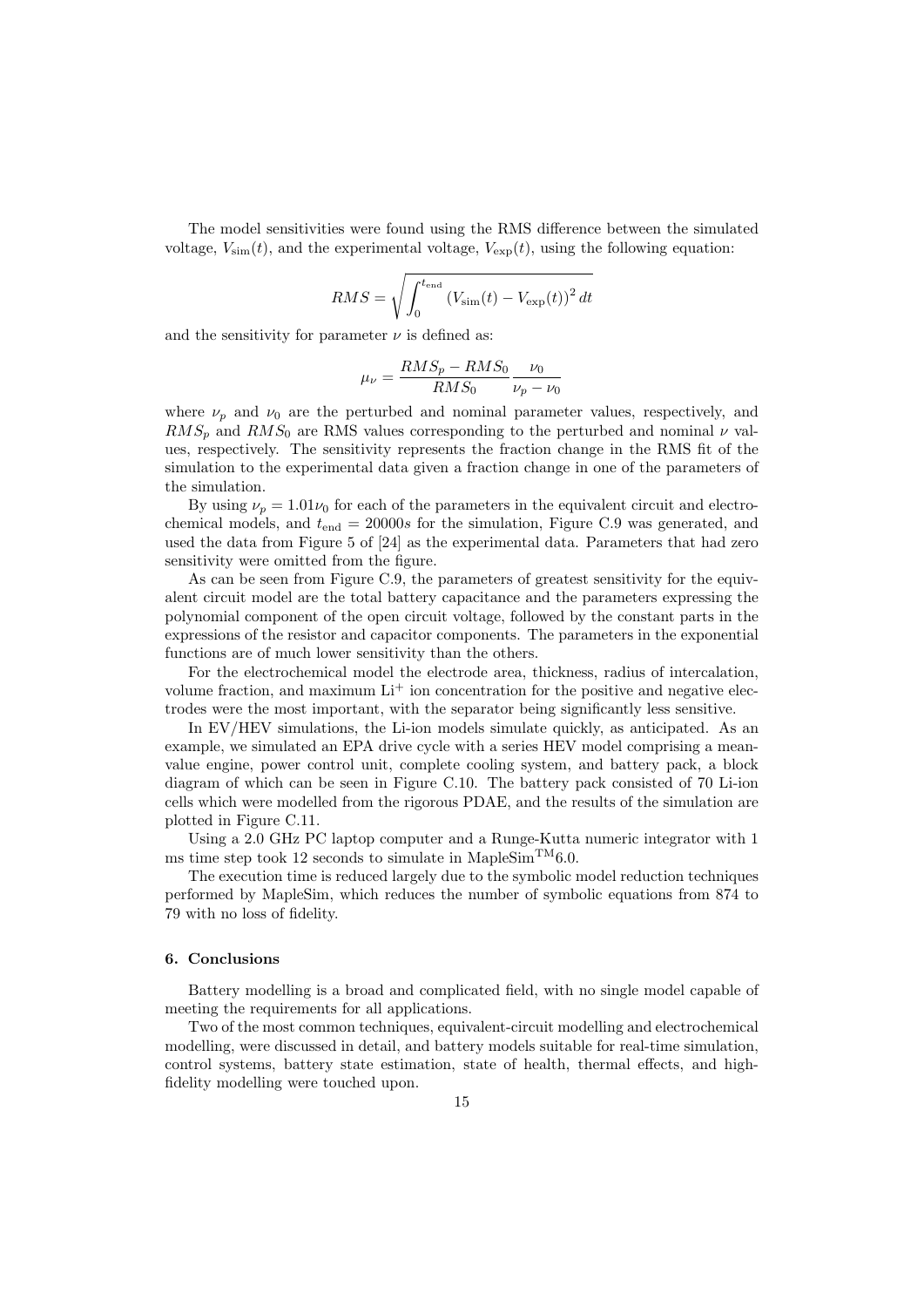Which model to use in one's application depends on the application constraints and the specific quantities of interest one is interested in simulating.

#### 7. Acknowledgements

We would like to acknowledge the support of the Natural Sciences and Engineering Research Council (NSERC) of Canada, Toyota, and MapleSoft.

#### References

- [1] R. Rao, S. Vrudhula, D. N. Rakhmatov, Battery modeling for energy-aware system design, Computer 36 (12) (2003) 77–87.
- [2] M. Pedram, Q. Wu, Design considerations for battery-powered electronics, Proc. Design Automation Conference (1999) 861–866.
- [3] M. Jongerden, B. Haverkort, Which battery model to use?, IET Software 3 (6) (2009) 445–457.
- [4] D. W. Gao, C. Mi, A. Emadi, Modeling and simulation of electric and hybrid vehicles, in: Proc. IEEE, Vol. 95, 2007, pp. 729–745.
- [5] S. M. Lukic, J. Cao, R. C. Bansal, F. Rodriquez, A. Emadi, Energy storage systems for automotive applications, IEEE Trans. Ind. Elec. 55 (6) (2008) 2258–2267.
- [6] A. Pesaran, Battery choices and potential requirements for plug-in hybrids, Tech. rep., National Renewable Energy Laboratory (February 2007).
- [7] E. Prada, J. Bernard, V. Sauvant-Moynot, Ni-MH battery ageing: from comprehensive study to electrochemical modelling for state-of charge and state-of-health estimation, in: Engine and Powertrain Control, Simulation and Modeling, 2009.
- [8] E. Prada, D. D. Domenico, Y. Creff, J. Bernard, V. Sauvant-Moynot, A coupled 0D electrochemical ageing electro-thermal li-ion modeling approach for HEV/PHEV, in: Vehicle Power and Propulsion Conference, 2011, pp. 1–8.
- [9] M. W. Verbrugge, R. S. Conell, Electrochemical and thermal characterization of battery modules commensurate with electric vehicle integration, Journal of the Electrochemical Society 149 (1) (2002) A45–A53.
- [10] H. Zhang, M.-Y. Chow, Comprehensive dynamic battery modeling for phev applications, in: Power and Energy Society General Meeting, 2010 IEEE, 2010, pp. 1 –6. doi:10.1109/PES.2010.5590108.
- [11] B. K. Powell, T. E. Pilutti, A range extender hybrid electric vehicle dynamic model, in: Proceedings of the 33rd Conference on Decision and Control, 1994, pp. 2736–2741.
- [12] B. K. Powell, K. E. Bailey, S. R. Cikanek, Dynamic modeling and control of hybrid electric vehicle powertrain systems, IEEE Control Systems 18 (5) (1998) 17–33.
- [13] S. Abu-Sharkh, D. Doerrfel, Rapid test and non-linear model characterisation of solid-state lithiumion batteries, Journal of Power Sources 130 (2004) 266–274.
- [14] M. J. Kim, H. Peng, C.-C. Lin, E. Stamos, D. Tran, Testing, modeling, and control of a fuel cell hybrid vehicle, in: 2005 American Control Conference, 2005, pp. 3859–3864.
- [15] B. S. Bhangu, P. Bently, D. A. Stone, C. M. Bingham, Nonlinear observers for predicting state-ofcharge and state-of-health of lead-acid batteries for hybrid-electric vehicles, IEEE Transactions on Vehicular Technology 54 (3) (2005) 783–794.
- [16] G. L. Plett, Extended kalman filtering for battery management systems of LiPB-based HEV battery packs part 2. modeling and identification, Journal of Power Sources 134 (2004) 262–276.
- [17] A. Vasebi, M. Partovibakhsh, S. M. T. Bathaee, A novel combined battery model for state-ofcharge estimation in lead-acid batteries based on extended kalman filter for hybrid electric vehicle applications, Journal of Power Sources 174 (2007) 30–40.
- [18] W. X. Shen, C. C. Chan, E. W. C. Lo, K. T. Chau, Adaptive neuro-fuzzy modeling of battery residual capacity for electric vehicles, IEEE Transactions on Industrial Electronics 49 (3) (2002) 677–684.
- [19] A. J. Salkind, C. Fennie, P. Singh, T. Atwater, D. E. Reisner, Determination of state-of-charge and state-of-health of batteries by fuzzy logic methodology, Journal of Power Sources 80 (1999) 293–300.
- [20] M. Verbrugge, E. Tate, Adaptive state of charge algorithm for nickel metal hydride batteries including hysteresis phenomena, Journal of Power Sources 126 (2004) 236–249.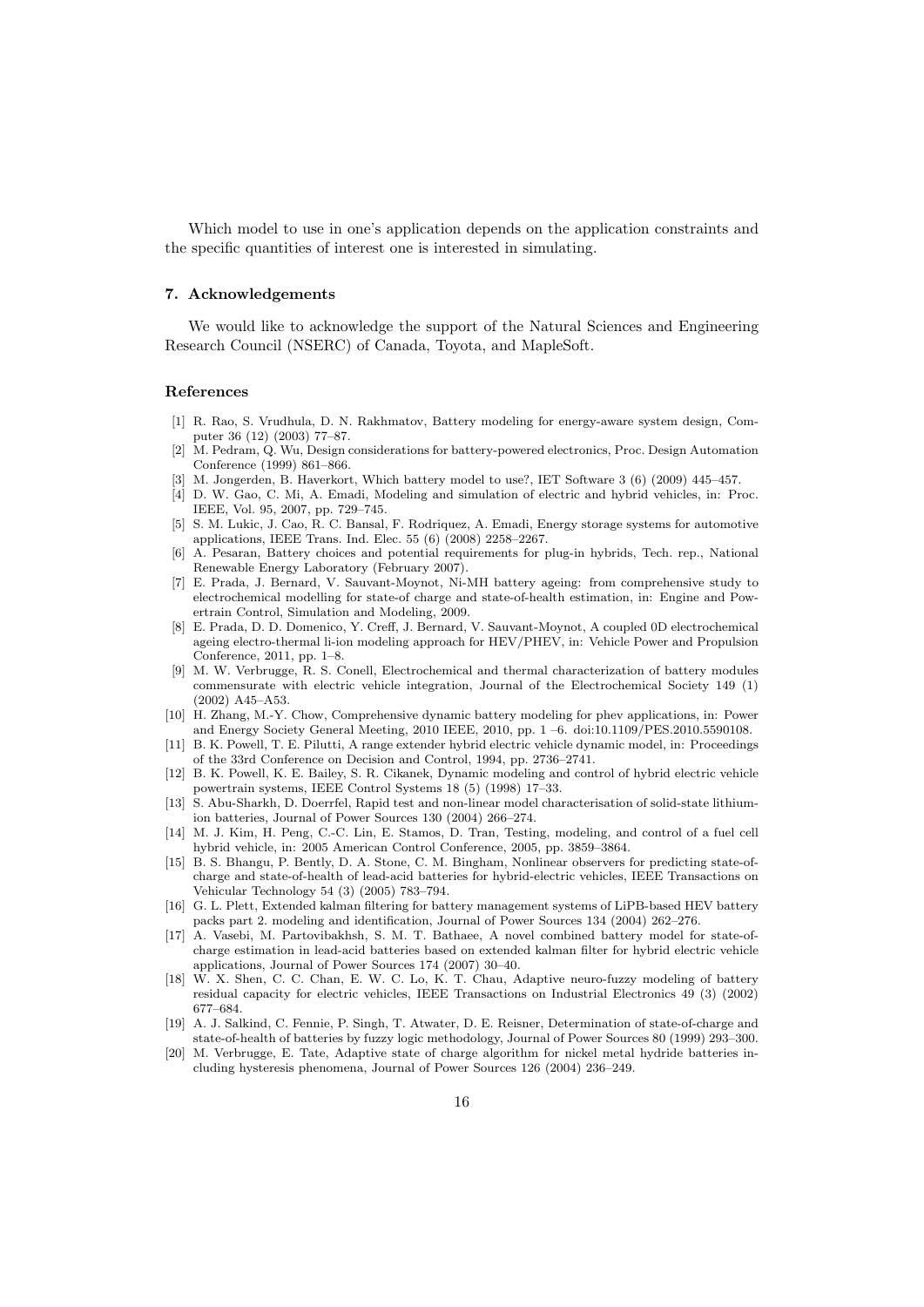- [21] I.-S. Kim, Nonlinear state of charge estimator for hybrid electric vehicle battery, IEEE Transactions on Power Electronics 23 (4) (2008) 2027–2034.
- [22] E. Kuhn, C. Forgez, P. Lagonotte, G. Friedrich, Modelling ni-mh battery using cauer and foster structures, Journal of Power Sources 158 (2006) 1490–1497.
- [23] R. C. Kroeze, P. T. Krein, Electrical battery model for use in dynamic electric vehicle simulations, in: Power Electronics Specialists Conference, 2008, pp. 1336–1342.
- [24] M. Chen, G. A. Rincon-Mora, Accurate electrical battery model capable of predicting runtime and I-V performance, IEEE Transactions on Energy Conversion 21 (2) (2006) 504–511.
- [25] V. H. Johnson, A. A. Pesaran, T. Sack, Temperature-dependent battery models for high-power lithium-ion batteries, in: 17th Annuel Electric Vehicle Symposium, 2000.
- [26] L. Gao, S. Liu, R. A. Dougal, Dynamic lithium-ion battery model for system simulation, Components and Packaging Technologies, IEEE Transactions on 25 (3) (2002) 495–505.
- [27] F. Baronti, G. Fantechi, E. Leonardi, R. Roncella, R. Saletti, Enhanced model for lithium-polymer cells including temperature effects, in: IECON 2010 - 36th Annual Conference on IEEE Industrial Electronics Society, 2010, pp. 2329 –2333. doi:10.1109/IECON.2010.5675134.
- [28] O. Erdinc, B. Vural, M. Uzunoglu, A dynamic lithium-ion battery model considering the effects of temperature and capacity fading, in: Clean Electrical Power, 2009 International Conference on, 2009, pp. 383 –386. doi:10.1109/ICCEP.2009.5212025.
- [29] Y. Hu, S. Yurkovich, Y. Guezennec, B. Yurkovich, A technique for dynamic battery model identification in automotive applications using linear parameter varying structures, Control Engineering Practice 17 (10) (2009) 1190 – 1201. doi:10.1016/j.conengprac.2009.05.002.
- [30] Y. Hu, S. Yurkovich, Y. Guezennec, B. Yurkovich, Electro-thermal battery model identification for automotive applications, Journal of Power Sources 196 (1) (2011) 449 – 457. doi:10.1016/j.jpowsour.2010.06.037.
- [31] L. Lam, P. Bauer, E. Kelder, A practical circuit-based model for li-ion battery cells in electric vehicle applications, in: Telecommunications Energy Conference (INTELEC), 2011 IEEE 33rd International, 2011, pp. 1 –9. doi:10.1109/INTLEC.2011.6099803.
- [32] J. Zhang, S. Ci, H. Sharif, M. Alahmad, An enhanced circuit-based model for single-cell battery, in: Applied Power Electronics Conference and Exposition (APEC), 2010 Twenty-Fifth Annual IEEE, 2010, pp. 672 –675. doi:10.1109/APEC.2010.5433597.
- [33] B. Schweighofer, K. M. Raab, G. Brasseur, Modeling of high power automotive batteries by the use of an automated test system, IEEE Transactions on Intrumentation and Measurement 52 (4) (2003) 1087–1091.
- [34] M. Ceraolo, New dynamical models of lead-acid batteries, IEEE Transactions on Power Systems 15 (4) (2000) 1184–1190.
- [35] H. Chan, D. Sutanto, A new battery model for use with battery energy storage systems and electric vehicles power systems, in: Power Engineering Society Winter Meeting, Vol. 1, 2000, pp. 470–475.
- [36] X. Hu, S. Li, H. Peng, A comparative study of equivalent circuit models for li-ion batteries, Journal of Power Sources 198 (2012) 359–367.
- [37] E. Karden, S. Buller, R. W. D. Doncker, A method for measurements and intrepretation of impedance spectra for industrial batteries, Journal of Power Sources 85 (2000) 72–78.
- [38] S. Buller, M. Thele, R. W. D. Doncker, E. Karden, Impedance-based simulation models of supercapacitors and li-ion batteries for power electronic applications, IEEE Transactions on Industry Applications 41 (3) (2005) 742–747.
- [39] S. Buller, M. Thele, E. Karden, R. W. D. Doncker, Impedance-based non-linear dynamic battery modeling for automotive applications, Journal of Power Sources 113 (2003) 422–430.
- [40] J. Wang, K. Zou, C. Chen, L. Chen, A high frequency battery model for current ripple analysis, in: Applied Power Electronics Conference and Exposition (APEC), 2010 Twenty-Fifth Annual IEEE, 2010, pp. 676 –680. doi:10.1109/APEC.2010.5433598.
- [41] D. Linden, T. B. Reddy, Handbook of Batteries, 3rd Edition, McGraw-Hill, 2001.
- [42] U. Tröltzsch, O. Kanoun, H.-R. Tränkler, Characterizing aging effects of lithium ion batteries by impedance spectroscopy, Electrochimica Acta 51 (89) (2006) 1664 – 1672. doi:10.1016/j.electacta.2005.02.148.
- [43] F. Huet, A review of impedance measurements for determination of the state-of-charge or state-ofhealth of secondary batteries, Journal of Power Sources 70 (1998) 59–69.
- [44] J. Zhang, J. Lee, A review on prognostics and health monitoring of li-ion battery, Journal of Power Sources 196 (15) (2011) 6007 – 6014. doi:10.1016/j.jpowsour.2011.03.101.
- [45] T. Kim, W. Qiao, A hybrid battery model capable of capturing dynamic circuit characteristics and nonlinear capacity effects, Energy Conversion, IEEE Transactions on 26 (4) (2011) 1172 –1180.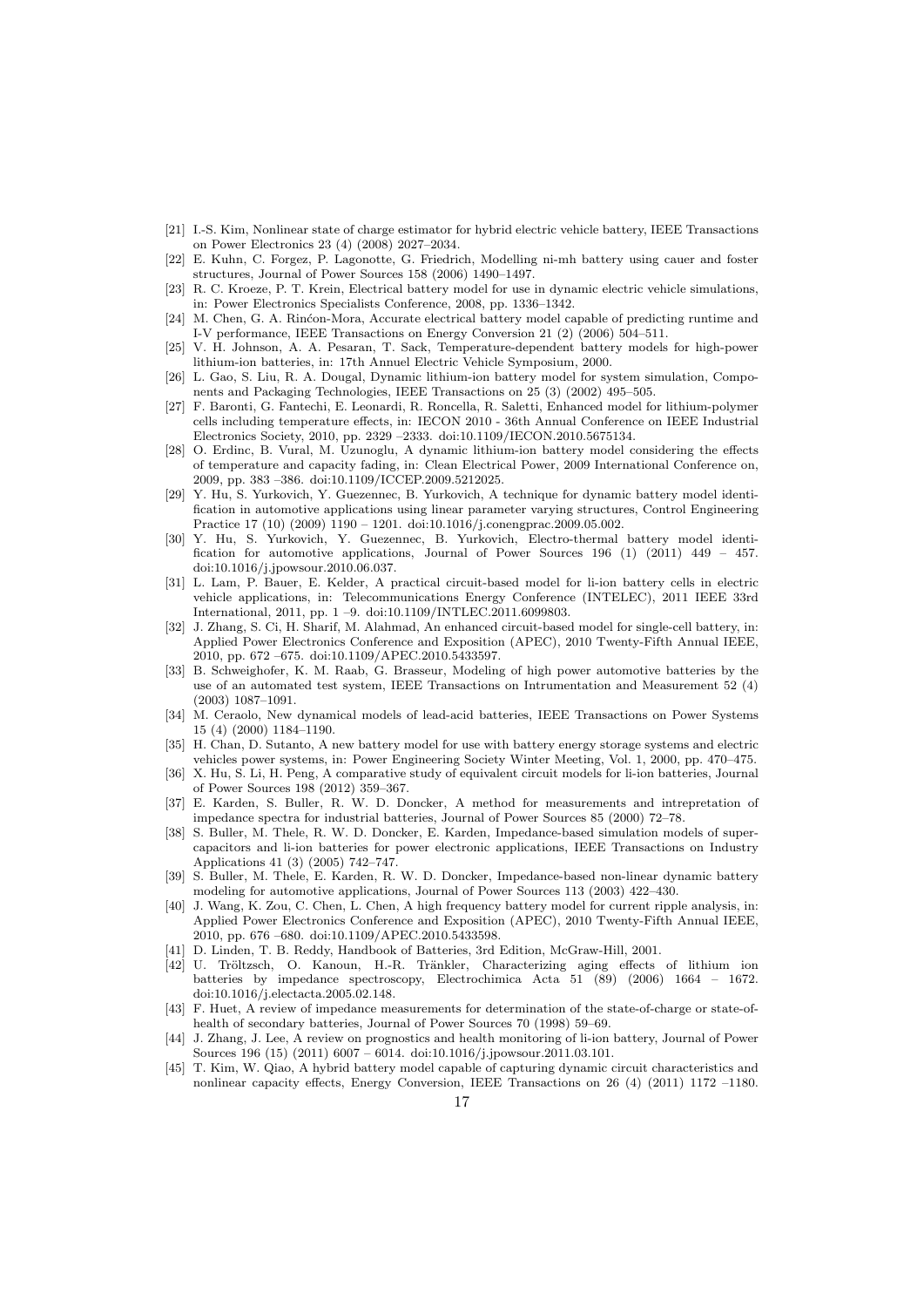doi:10.1109/TEC.2011.2167014.

- [46] T. Hu, B. Zanchi, J. Zhao, Simple analytical method for determining parameters of discharging batteries, Energy Conversion, IEEE Transactions on 26 (3) (2011) 787 –798. doi:10.1109/TEC.2011.2129594.
- [47] S. Gold, A PSPICE macromodel for lithium-ion batteries, in: Twelfth Annual Battery Conference on Applications and Advances, 1997, pp. 215–222.
- [48] S. C. Hageman, Simple PSpice models let you simulate commmon battery types, EDN 38 (1993) 117–132.
- [49] S. Piller, M. Perrin, A. Jossen, Methods for state-of-charge determination and their applications, Journal of Power Sources 96 (2001) 113–120.
- [50] V. Pop, H. J. Bergveld, P. H. L. Notten, P. P. L. Regtien, State-of-the-art of battery state-of-charge determination, Measurement Science and Technology 16 (12) (2005) R93.
- [51] A. Szumanowski, Y. Chang, Battery management system based on battery nonelinear dynamics modeling, IEEE Transactions on Vehicular Technology 57 (3) (2008) 1425–1432.
- [52] T. F. Fuller, M. Doyle, J. Newman, Relaxation phenomena in lithium-ion-insertion cells, J. Electrochem. Soc. 141 (4) (1994) 982–990.
- [53] J. F. Manwell, J. G. McGowan, Lead acid battery storage model for hybrid energy systems, Solar Energy 50 (5) (1993) 399 – 405. doi:10.1016/0038-092X(93)90060-2.
- [54] H. Shih, T.-C. Lo, Electrochemical impedance spectroscopy for battery research and development, Tech. rep., Solartron Instruments (1996).
- [55] G. Sikha, R. E. White, Analytical expression for the impedance response of an insertion electrode cell, Journal of The Electrochemical Society 154 (1) (2007) A43–A54.
- [56] G. Sikha, R. E. White, Analytical expression for the impedance response for a lithium-ion cell, Journal of The Electrochemical Society 155 (12) (2008) A893–A902.
- [57] J. R. Macdonald, LEVM complex nonlinear least squares fitting program.
- [58] H. Bode, Lead Acid Batteries, Wiley and Sons, 1977.
- [59] I. Levine, Physical Chemistry, McGraw-Hill, 1988.
- [60] B. Wu, M. Mohammed, D. Brigham, R. Elder, R. White, A non-isothermal model of a nickel-metal hydride cell, Journal of Power Sources 101 (2) (2001) 149–157.
- [61] T.-S. Dao, J. McPhee, Dynamic modeling of electrochemical systems using linear graph theory, Journal of Power Sources 196 (23) (2011) 10442–10454.
- [62] J. Newman, T. William, Porous-electrode theory with battery applications, AIChE Journal 21 (1) (1975) 25–41.
- [63] M. Doyle, T. Fuller, J. Newman, Modeling of galvanostatic charge and discharge of the lithium/polymer/insertion cell, J. Electrochem Soc 140 (1993) 1526–33.
- [64] M. Doyle, J. Newman, A. Gozdz, C. Schmutz, J. Tarascon, Comparison of modeling predictions with experimental data from plastic lithium ion cells, J. Electrochem. Soc. 143 (6) (1996) 1890–1903.
- [65] C. M. Doyle, Design and simulation of lithium rechargable batteries, Ph.D. thesis, University of California at Berkeley (1995).
- [66] T. Fuller, M. Doyle, J. Newman, Simulation and optimization of the dual lithium ion insertion cell, J. Electrochem Soc 141 (1994) 1–10.
- [67] K. Thomas, J. Newman, R. Darling, Advances in Lithium-Ion Batteries: Mathematical Modeling of Lithium Batteries, Springer-Verlag, New York, 2002.
- [68] J. Newman, K. Thomas-Aleya, Electrochemical Systems, 3rd Edition, Wiley and Sons, 2004.
- [69] I. Ong, J. Newman, Double-layer capacitance in a dual lithium ion insertion cell, J. Electrochem. Soc. 146 (12) (1999) 4360–4365.
- [70] P. Gomadam, J. Weidner, R. Dougal, R. White, Mathematical modeling of lithium-ion battery systems, Journal of Power Sources 110 (2002) 267–284.
- [71] N. Chaturvedi, R. Klein, J. Christensen, J. Ahmed, A. Kojic, Modeling, estimation, and control challenges for lithium-ion batteries, IEEE Control Systems Magazine (2010) 1997–2002.
- [72] V. Subramanian, V. Boovaragavan, V. Diwakar, Toward real-time simulation of physics based lithium-ion battery models, Electrochemical and Solid-State Letters 10 (11) (2007) A255–A260.
- [73] V. Subramanian, V. Boovaragavan, V. Ramadesigan, M. Arabandi, Mathematical model reformulation for lithium-ion battery simulations: galvanostatic boundary conditions, Journal of the Electrochemical Society 156 (4) (2009) A260–A271.
- [74] V. Ramadesigan, V. Boovaragavan, J. Pirkle, V. Subramanian, Efficient reformulation of solidphase diffusion in physics-based lithium-ion battery models, Journal of the Electrochemical Society 157 (7) (2010) A854–A860.
- [75] P. Northrop, V. Ramadesigan, S. De, V. Subramanian, Coordinate transformation, orthogonal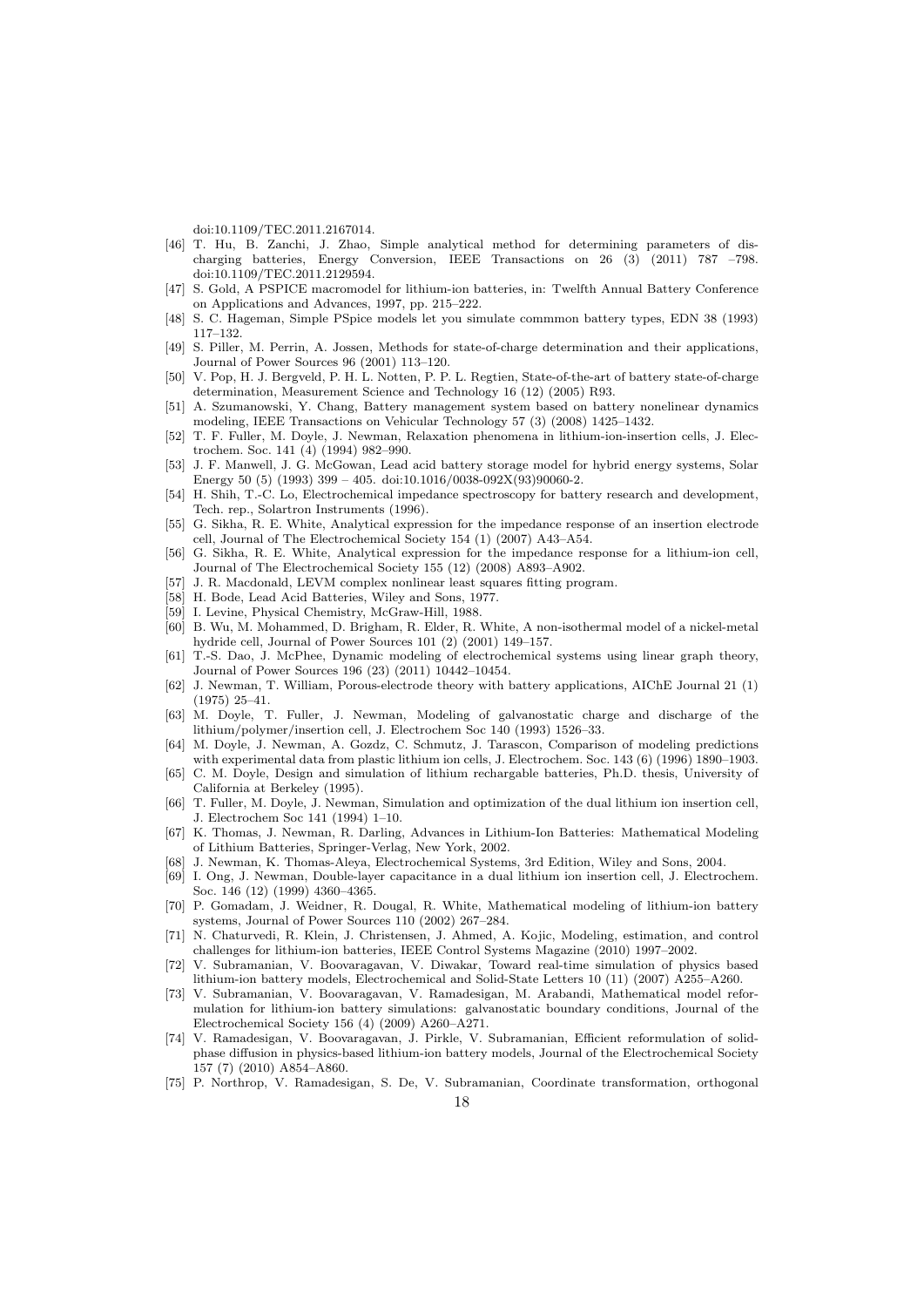collocation and model reformulation for simulating electrochemical-thermal behavior of lithium-ion battery stacks, J. Electrochem. Soc. 158 (12) (2011) A1461–A1477.

- [76] V. Ramadesigan, K. Chen, N. Burns, V. Boovaragavan, R. Braatz, V. Subramanian, Parameter estimation and capacity fade analysis of lithium-ion batteries using reformulated models, J. Electrochem. Soc. 158 (9) (2011) A1048–A1054.
- [77] M. Golubitky, D. Schaeffer, Singularities and Groups in Bifurcation Theory, Vol. 1, Springer-Verlag, Berlin, 1984.
- [78] B. Bhikkaji, T. Soderstrom, Reduced order models for diffusion systems using singular pertubations, Energy and Buildings 33 (8) (2001) 769–781.
- [79] K. Smith, C. Rahn, C. Wang, Model order reduction of 1D diffusion systems via residue grouping, Journal of Dynamic Systems, Measurement, and Control 130.
- [80] K. Smith, C. Rahn, C. Wang, Model-based electrochemical estimation and constraint management for pulse operation of lithium ion batteries, IEEE Trans. on Control Systems Technology 18 (3) (2010) 654–663.
- [81] L. Cai, R. White, Reduction of model order based on proper orthogonal decomposition for lithiumion battery simulations, Journal of The Electrochemical Society 156 (3) (2009) A154–A161.
- [82] J. Forman, S. Bashash, J. Stein, H. Fathy, Reduction of an electrochemistry-based li-ion battery model via quasi-linearization and padé approximation, Journal of The Electrochemical Society 158 (2) (2011) A93–A101.
- [83] K. Smith, C. Rahn, C. Wang, Control oriented 1D electrochemical model of lithium ion battery, Energy Conversion and Management 48 (2007) 2565–2578.
- [84] T.-S. Dao, C. Vyasarayani, J. McPhee, Simplification and order reduction of lithium-ion battery model based on porous-electrode theory, Journal of Power Sources 198 (2012) 329–337.
- [85] T.-S. Dao, A. Seaman, J. McPhee, Mathematics-based modeling of a series-hybrid electric vehicle, in: Proc. of the 5th Asian Conference on Multibody Dynamics, 2010.
- [86] M. Guo, R. White, An approximate solution for solid-phase diffusion on physics-based li-ion cell models, J. Power Sources 198 (2011) 322–328.
- [87] X. Hu, S. Stanton, L. Cai, R. White, Model order reduction for solid-phase diffusion in physics-based lithium ion cell models, J. Power Sources 218 (2012) 212–220.
- [88] C. Speltino, D. Di Domenico, G. Fiengo, A. Stefanopoulou, Comparison of reduced order lithiumion battery models for control applications, in: Proc. of the joint 48th IEEE Conference on Decision and Control and the 28th Chinese Control Conference, Shanghai, China, 2009, pp. 3276–3281.
- [89] V. Subramanian, V. Diwakar, D. Tapriyal, Efficient macro-micro scale coupled modeling of batteries, Journal of the Electrochemical Society 152 (10) (2005) A2002–A2008.
- [90] D. Di Domenico, A. Stefanopoulou, G. Fiengo, Reduced order lithium-ion battery electrochemical model and extended kalman filter state of charge estimation, ASME Journal of Dynamic Systems, Measurement and Control-Special Issue on Physical System Modeling.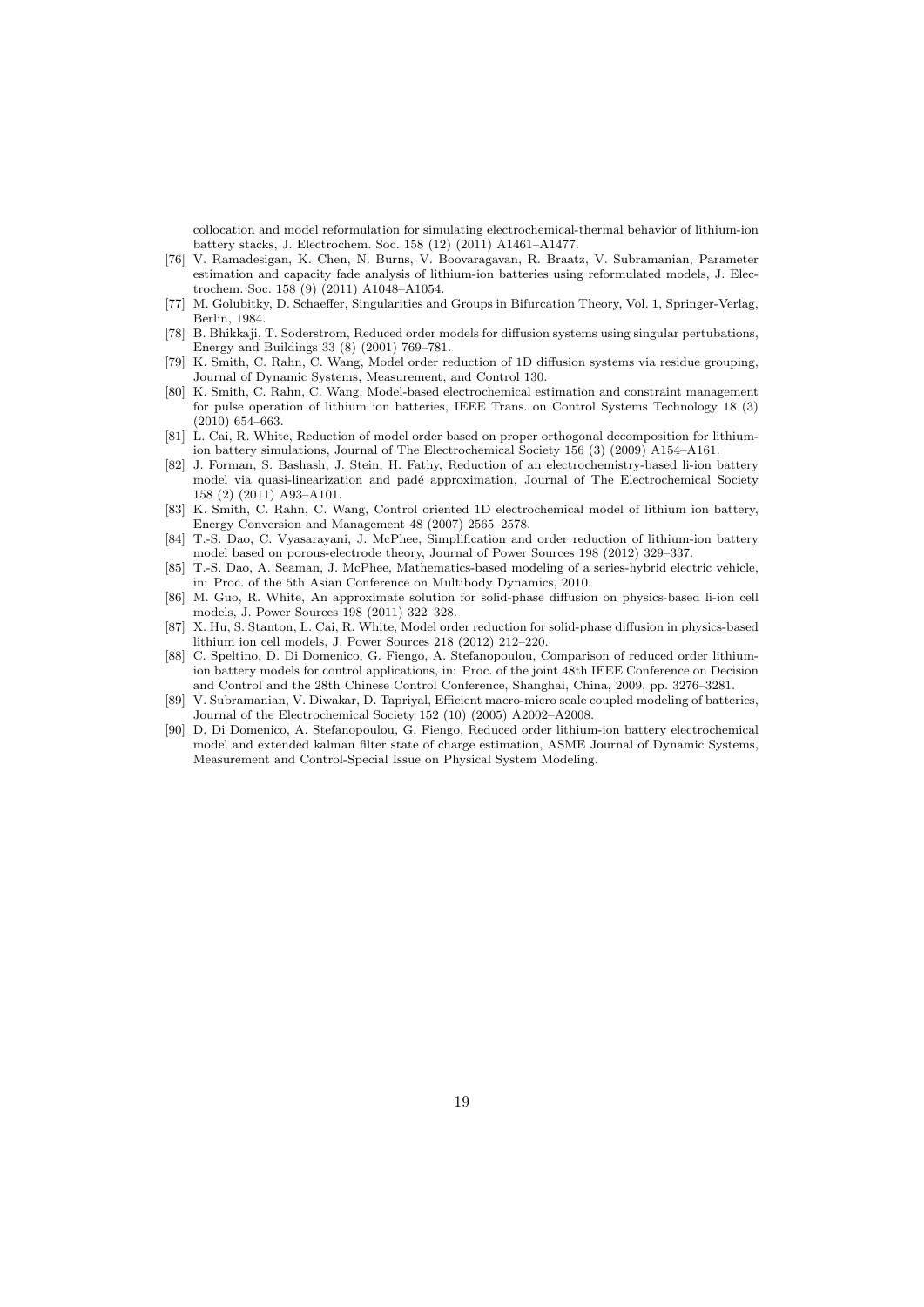#### Appendix A. Equivalent-Circuit Model Parameters

Figure C.12 and the following equations show the circuit diagram and circuit parameters used in the equivalent circuit model of Figure C.8. The charge storage circuit is on the top, and the time-response circuit is on the bottom. The current  $I(t)$  flowing through the time-response circuit is made to flow in the charge storage circuit. The voltage across the charge storage circuit,  $V_{soc}$ , represents the SOC. The state of charge determines the values of the circuit elements in the time-response circuit. The terminals of the time-response circuit represent the terminals of the battery. The parameters used in this model are identical to those used by Chen and Rincón-Mora [24].

 $C_{cap} = 3060$  $V_{oc} = -1.031 \exp(-35V_{soc}) + 3.685 + 0.2156V_{soc} - 0.1178V_{soc}^2 + 0.3201V_{soc}^3$  $R_{series} = 0.1562 \exp(-24.37V_{soc}) + 0.07446$  $R_{short} = 0.3208 \exp(-29.14 V_{soc}) + 0.04669$  $C_{short} = -752.9 \exp(-13.51 V_{soc}) + 703.6$  $R_{long} = 6.603 \exp(-155.2V_{soc}) + 0.04984$  $C_{long} = -6056 \exp(-27.12 V_{soc}) + 4475$ 

# Appendix B. Nomenclature

# Nomenclature

 $A_k$  surface area of electrode  $k$   $(k = p, n, s)$ ,  $[m^2]$  $a_k$  specific surface area of electrode k  $(k = p, n)$ ,  $[m^{-1}]$ brugg<sub>k</sub> Bruggman coefficient of region  $k$   $(k = p, n)$ , [1]  $c_{e, approx}$  assumed solution for electrolyte-phase concentration of Li<sup>+</sup>, [mol · m<sup>-3</sup>]  $c_{e,k}$  electrolyte concentration in region k,  $[mol \cdot m^{-3}]$  $c_{e,k,0}$  initial electrolyte concentration in region k,  $[mol \cdot m^{-3}]$  $c_{s,k}$  concentration of Li<sup>+</sup> ions in the intercalation particle of electrode k, [mol · m<sup>-3</sup>]  $c_{s,k,0}$  initial concentration of Li<sup>+</sup> ions in the intercalation particle of electrode k, [mol ·  $|m^{-3}|$  $\bar{c}_{s,k}$  average concentration of Li<sup>+</sup> ions in the intercalation particle of electrode k, [mol ·  $\left\lfloor m^{-3} \right\rfloor$ 

 $c_{s,k,\text{surf}}$  concentration of Li<sup>+</sup> ions on the surface of intercalation particle of electrode k,  $\lceil mol \cdot m^{-3} \rceil$ 

D electrolyte diffusion coefficient,  $[m^2 \cdot s]$ 

 $D_{s,k}$  Li<sup>+</sup> ion diffusion coefficient in the intercalation particle of electrode k,  $[m^2 \cdot s]$ 

F Faraday's constant,  $[C \cdot mol^{-1}]$ 

*I* applied current density,  $[A \cdot m^{-2}]$ 

 $J_k$  wall-flux of Li<sup>+</sup> on the intercalation particle of electrode k,  $[mol \cdot m^{-2} \cdot s^{-1}]$ 

 $K_k$  intercalation/deintercalation reaction-rate constant of electrode k,  $[mol^{-0.5} \cdot m^{2.5} \cdot$  $s^{-1}$ ]

L total thickness of cathode-separator-anode,  $[m]$ 

 $L_k$  thickness of region k, [m]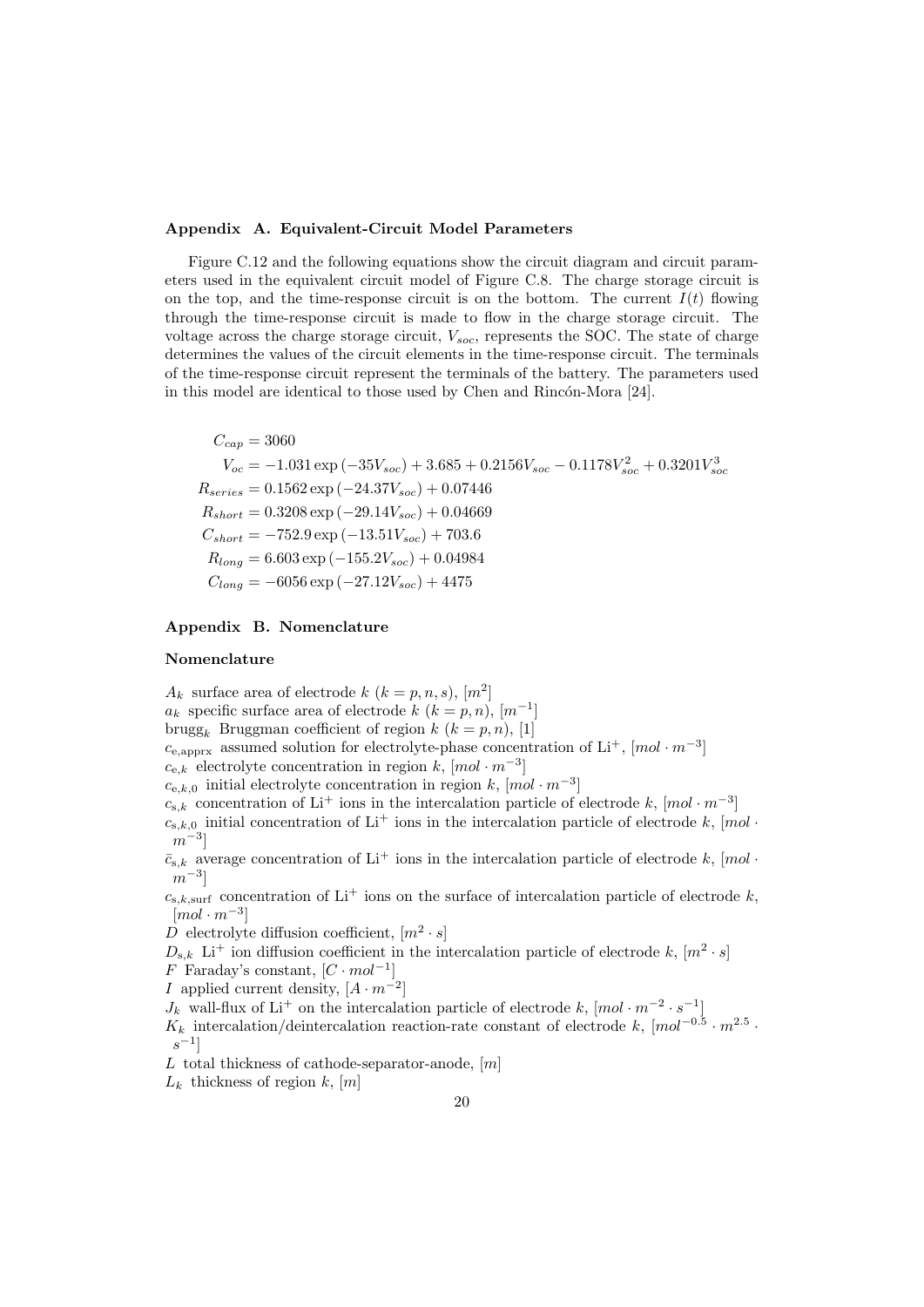n negative electrode

- N number of node points for Galerkin's approximation
- p positive electrode

 $\bar{q}_{s,k}$  volume-averaged concentration flux of Li<sup>+</sup> ions in the intercalation particle of electrode  $k, [mol \cdot m^{-3} \cdot s^{-1}]$ 

 $r$  radial coordinate  $[m]$ 

R universal gas constant

 $R_c$  residual function for concentration of  $Li^+$  in electrolyte-phase

 $R_{s,k}$  radius of intercalation of electrode k, [m]

 $R_{\Phi}$  residual function for electrical potential in electrolyte-phase s separator

 $t_{+}$  Li<sup>+</sup> transference number in the electrolyte

 $T$  absolute temperature,  $[K]$ 

 $U_k$  open-circuit potential of electrode k, [V]

 $x$  spatial coordinate,  $[m]$ 

 $\alpha$  charge transfer coefficient

 $\epsilon_k$  volume fraction of region k

 $\epsilon_{f,k}$  volume fraction of fillers in region k

 $\eta$  over-potential, [V]

 $\eta_i$  time-dependent variable of of *i*'th basis function for electrolyte-phase concentration,  $[s]$ 

 $\hat{\theta_k}$  dimensionless concentration of Li<sup>+</sup> ions in the intercalation particle of electrode k  $(\theta_k = c_{s,k}/c_{s,k,\text{max}})$ 

 $\kappa$  ionic conductivity of electrolyte,  $[S \cdot m^{-1}]$ 

 $\gamma$  activity coefficient

 $\kappa_{\text{eff},k}$  effective ionic conductivity of the electrolyte in region  $k, [S \cdot m^{-1}]$ 

 $\nu$  stoichiometric coefficient

 $\rho_i$  time-dependent variable of of i'th basis function for electrolyte-phase potential, [s]

 $\sigma_k$  electronic conductivity of solid phase of electrode k,  $[S \cdot m^{-1}]$ 

 $\sigma_{\text{eff},k}$  effective electronic conductivity of solid phase of electrode  $k, [S \cdot m^{-1}]$ 

 $\Phi$  electrical potential, [V]

 $\Phi^0$  electromotive force at standard conditions, [V]

 $\Phi_{\rm e}$  electrolyte-phase potential, [V]

 $\Phi_{e,\text{apprx}}$  assumed solution for electrolyte-phase potential, [V]

 $\Phi_{\rm s}$  solid-phase potential, [V]

# Appendix C. Captions and Figures

Appendix C.1. Figure Captions

- 1. Simple equivalent series resistance circuit
- 2. Charge depletion and recovery
- 3. Dynamic RC battery model
- 4. Complex equivalent circuit battery model
- 5. Half-cell EIS circuit

6. A typical electrochemical impedance spectroscopy plot

7. Anatomy of Li-ion cell (colour on Web)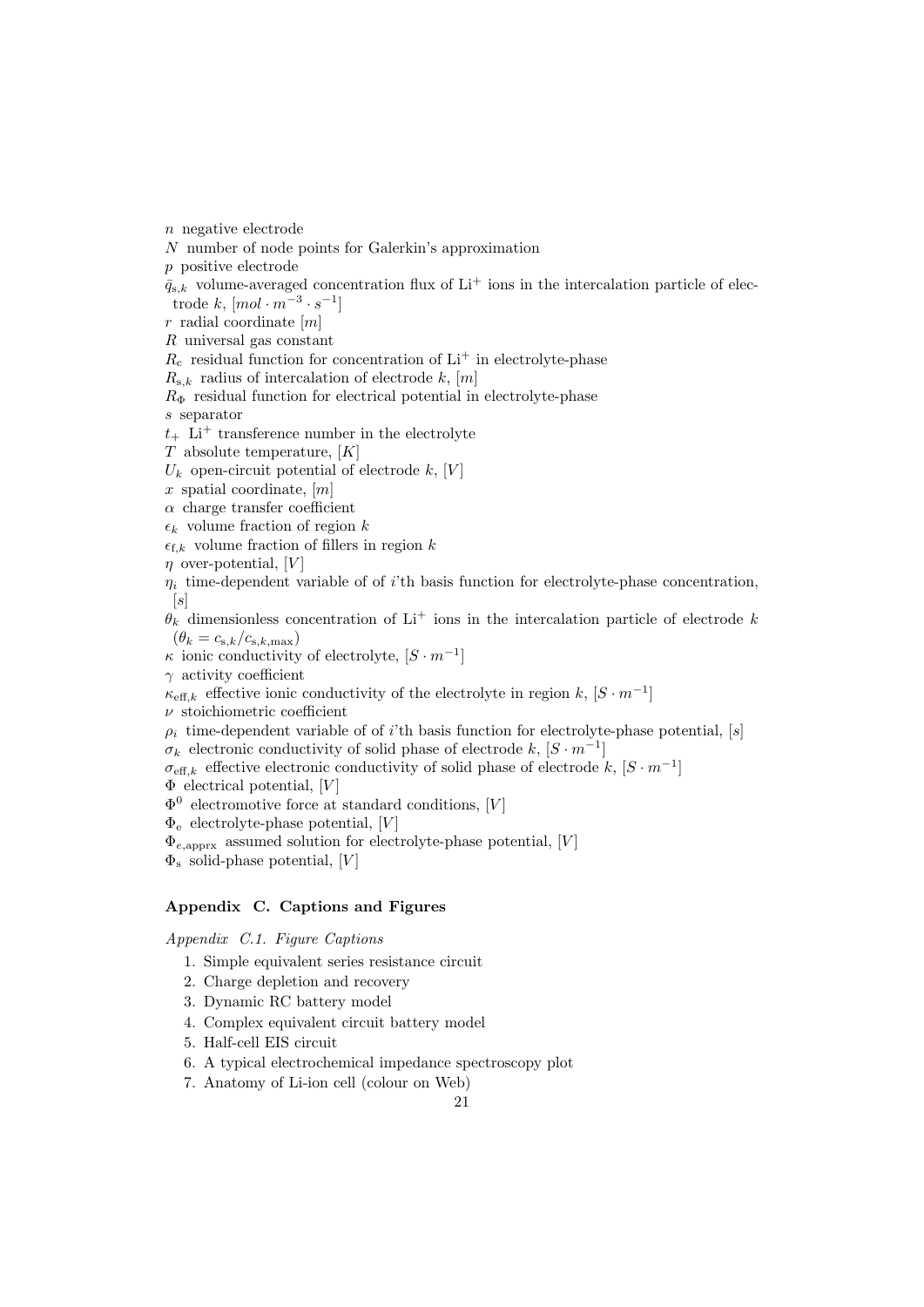- 8. Battery voltage in response to pulsed current. Experimental data from Fig. 5 of [24].
- 9. Sensitivities for equivalent circuit (top) and electrochemical (bottom) battery models
- 10. Series HEV block diagram
- 11. Battery voltage and SOC over EPA drive cycle
- 12. Battery circuit

Appendix C.2. Figures



Figure C.1:



Figure C.2: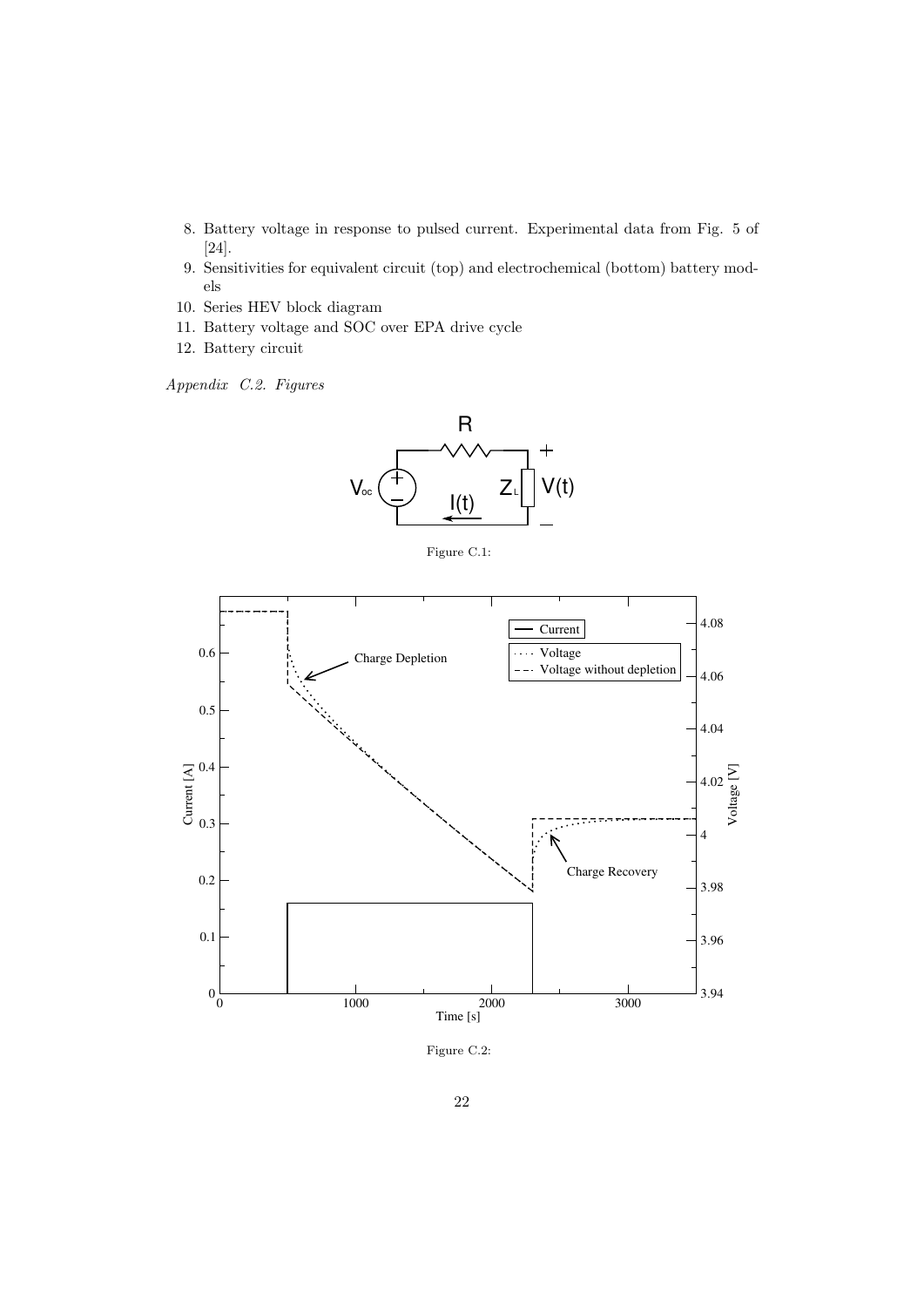

Figure C.4:

Appendix D. Tables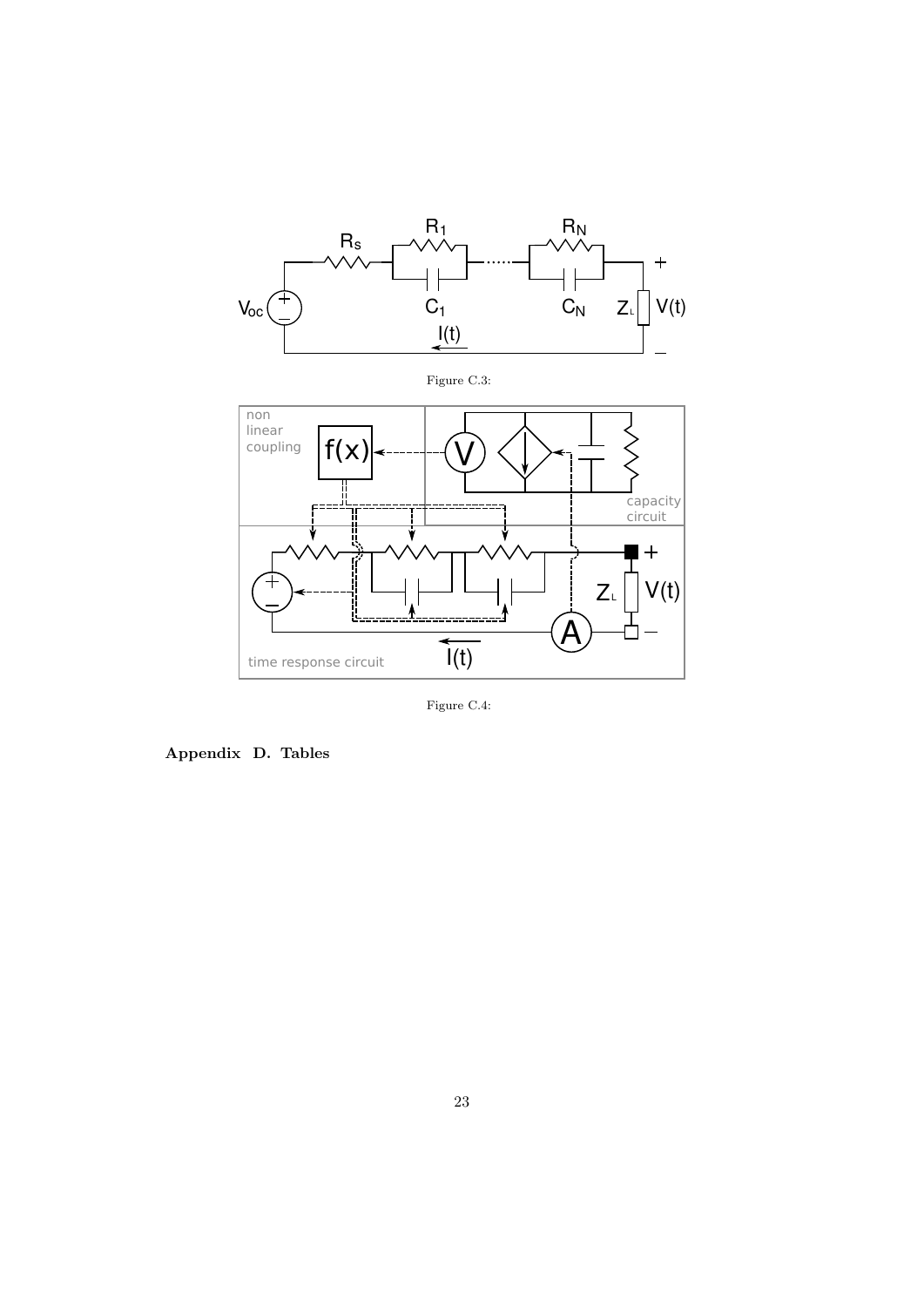

Figure C.5:



Figure C.6: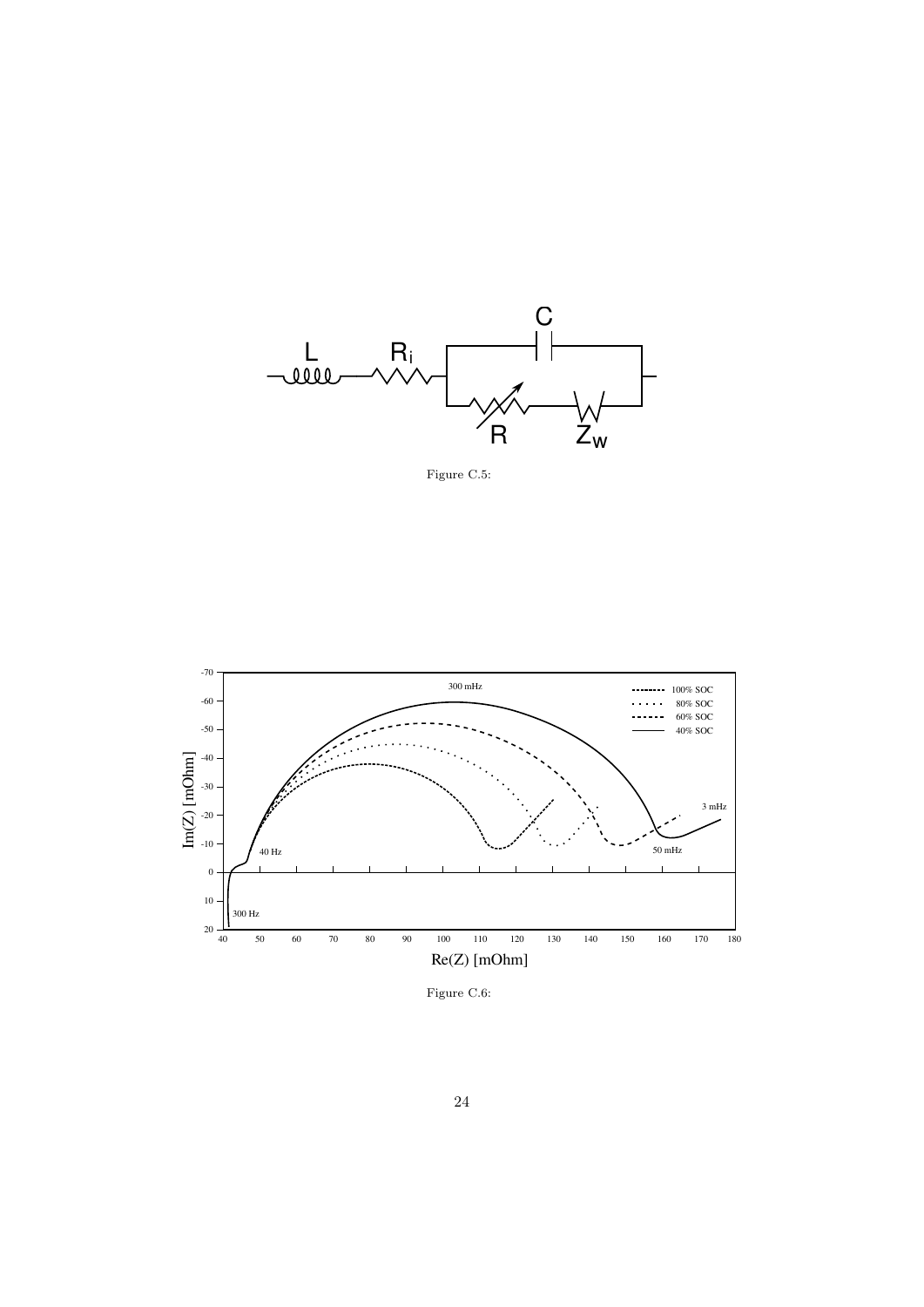

Figure C.7:

| Table D.1: Battery parameters. |                                                      |                         |                       |                          |  |  |  |
|--------------------------------|------------------------------------------------------|-------------------------|-----------------------|--------------------------|--|--|--|
|                                |                                                      | Positive                | <b>Negative</b>       |                          |  |  |  |
| Symbol                         | Unit                                                 | electrode               | Separator             | electrode                |  |  |  |
| $\sigma_k$                     | $\overline{\mathrm{S} \mathrm{m}^{\text{-}1}}$       | 100                     |                       | 100                      |  |  |  |
| $\epsilon_{\text{f},k}$        |                                                      | 0.025                   |                       | 0.0326                   |  |  |  |
| $\epsilon_k$                   |                                                      | 0.385                   | 0.724                 | 0.485                    |  |  |  |
| brugg                          |                                                      | 1.5                     | $1.5\,$               | 1.5                      |  |  |  |
| $D_{\mathrm{s},k}$             | $m^2s^{-1}$                                          | $1\times10^{-14}$       |                       | $3.9 \times 10^{-14}$    |  |  |  |
| D                              | $m^2s^{-1}$                                          | $7.5 \times 10^{-11}$   | $7.5 \times 10^{-11}$ | $7.5 \times 10^{-11}$    |  |  |  |
| $K_k$                          | mol <sup>-0.5</sup> m <sup>2.5</sup> s <sup>-1</sup> | $2.344 \times 10^{-11}$ |                       | $5.0307 \times 10^{-11}$ |  |  |  |
| $c_{s,k,\max}$                 | mol $m^{-3}$                                         | 40554                   |                       | 30555                    |  |  |  |
| $c_{s,k,0}$                    | $\rm{mol}~\rm{m}^{‐3}$                               | $0.4955 \times 40554$   |                       | $0.8551 \times 30555$    |  |  |  |
| $c_{e,0}$                      | $mol \; m^{-3}$                                      | 5000                    | 5000                  | 5000                     |  |  |  |
| $R_{\mathrm{s},k}$             | m                                                    | $2.0 \times 10^{-6}$    |                       | $2.0 \times 10^{-6}$     |  |  |  |
| $L_k$                          | m                                                    | $133 \times 10^{-6}$    | $20 \times 10^{-6}$   | $139 \times 10^{-6}$     |  |  |  |
| $R_{\rm SEI}$                  | $\Omega$ m <sup>2</sup>                              |                         |                       | $5\times10^{-3}$         |  |  |  |
| $t_{\rm +}$                    |                                                      | 0.363                   | 0.363                 | 0.363                    |  |  |  |
| $\cal F$                       | $C \text{ mol}^{-1}$                                 |                         | 96487                 |                          |  |  |  |
| $_{R}$                         | $J \text{ mol}^{-1}K^{-1}$                           |                         | 8.314                 |                          |  |  |  |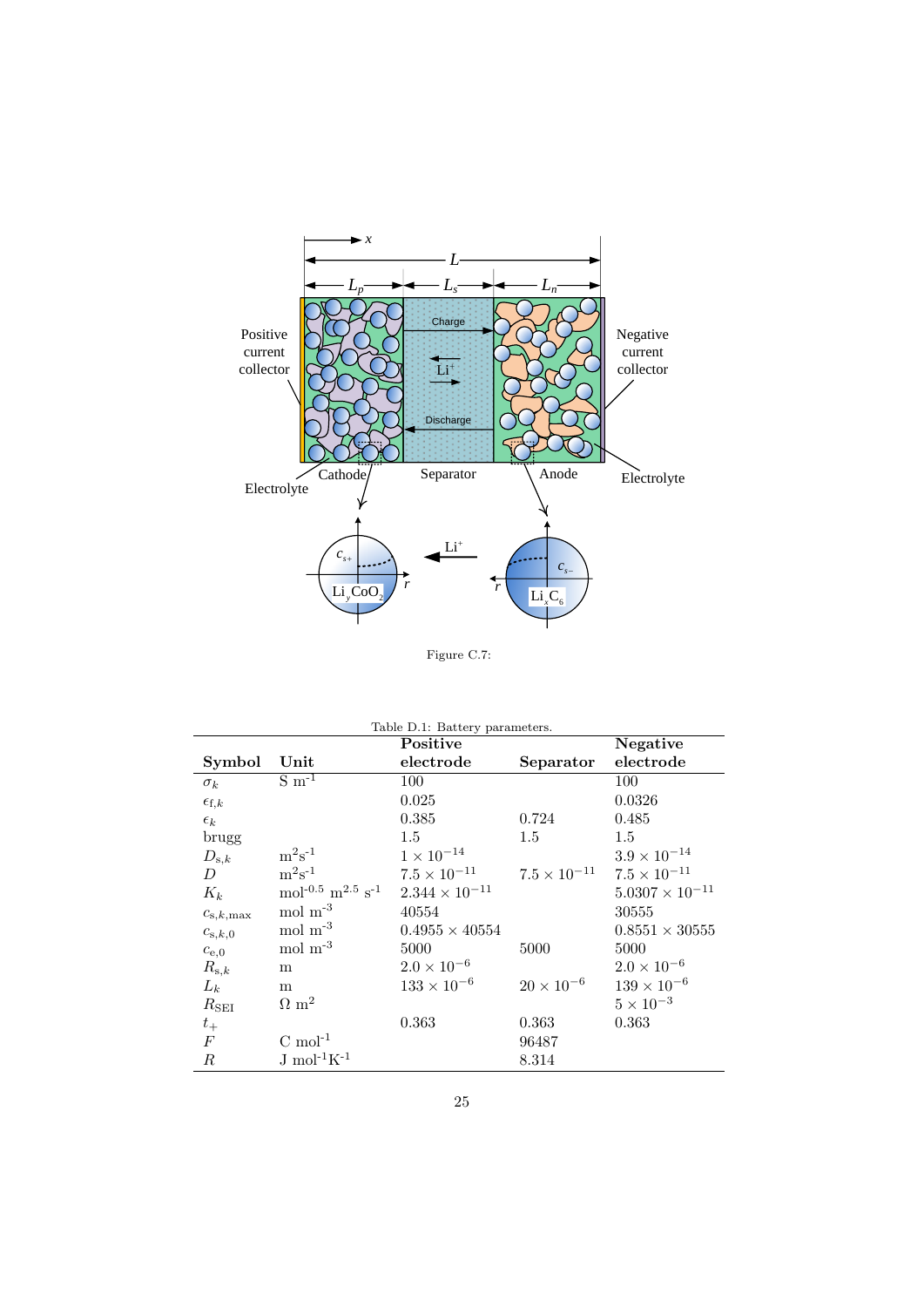

Figure C.8:

| Table D.2. Electrochemical sensitivity symbols and hanies |                 |                         |           |                    |           |  |  |  |
|-----------------------------------------------------------|-----------------|-------------------------|-----------|--------------------|-----------|--|--|--|
|                                                           | Parameter       |                         | Parameter |                    | Parameter |  |  |  |
| Symbol                                                    | Name            | Symbol                  | Name      | Symbol             | Name      |  |  |  |
| $A_n$                                                     | Αn              | $\epsilon_{\text{f},n}$ | efn       | $L_n$              | Ln        |  |  |  |
| $A_p$                                                     | Ap              | $\epsilon_{\text{f},p}$ | efp       | $L_p$              | Lp        |  |  |  |
| $A_{s}$                                                   | As              | $\epsilon_n$            | en        | $L_s$              | Ls        |  |  |  |
| $c_{e,0}$                                                 | ce <sub>0</sub> | $\epsilon_p$            | ep        | $R_{s,n}$          | Rsn       |  |  |  |
| $c_{s,n,\max}$                                            | csmmax          | $\epsilon_{s}$          | es        | $R_{\mathrm{s},p}$ | Rsp       |  |  |  |
| $c_{\mathrm{s},p,\mathrm{max}}$                           | cspmax          |                         |           |                    |           |  |  |  |

Table D.2: Electrochemical sensitivity symbols and names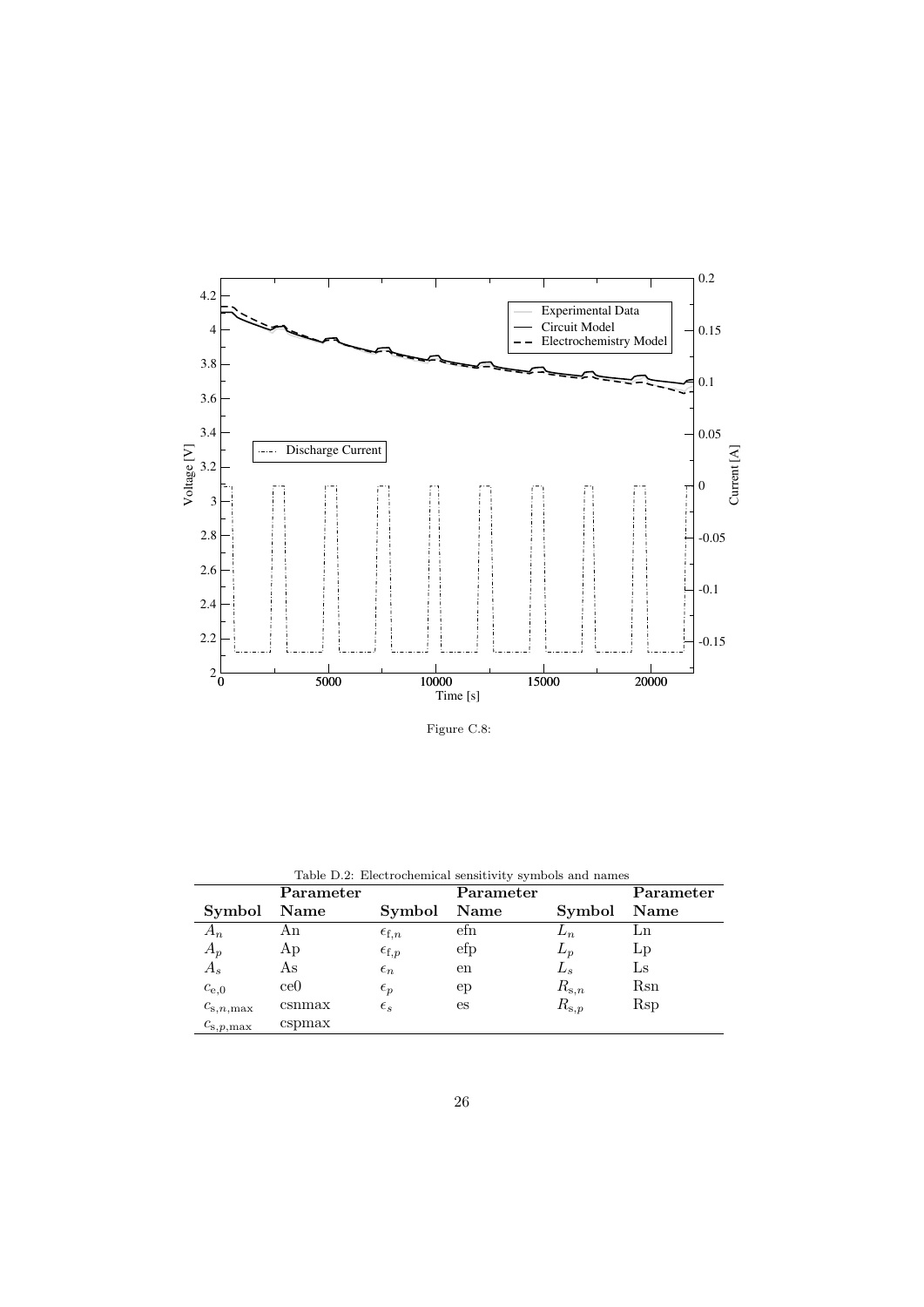

Figure C.9:



Figure C.10: